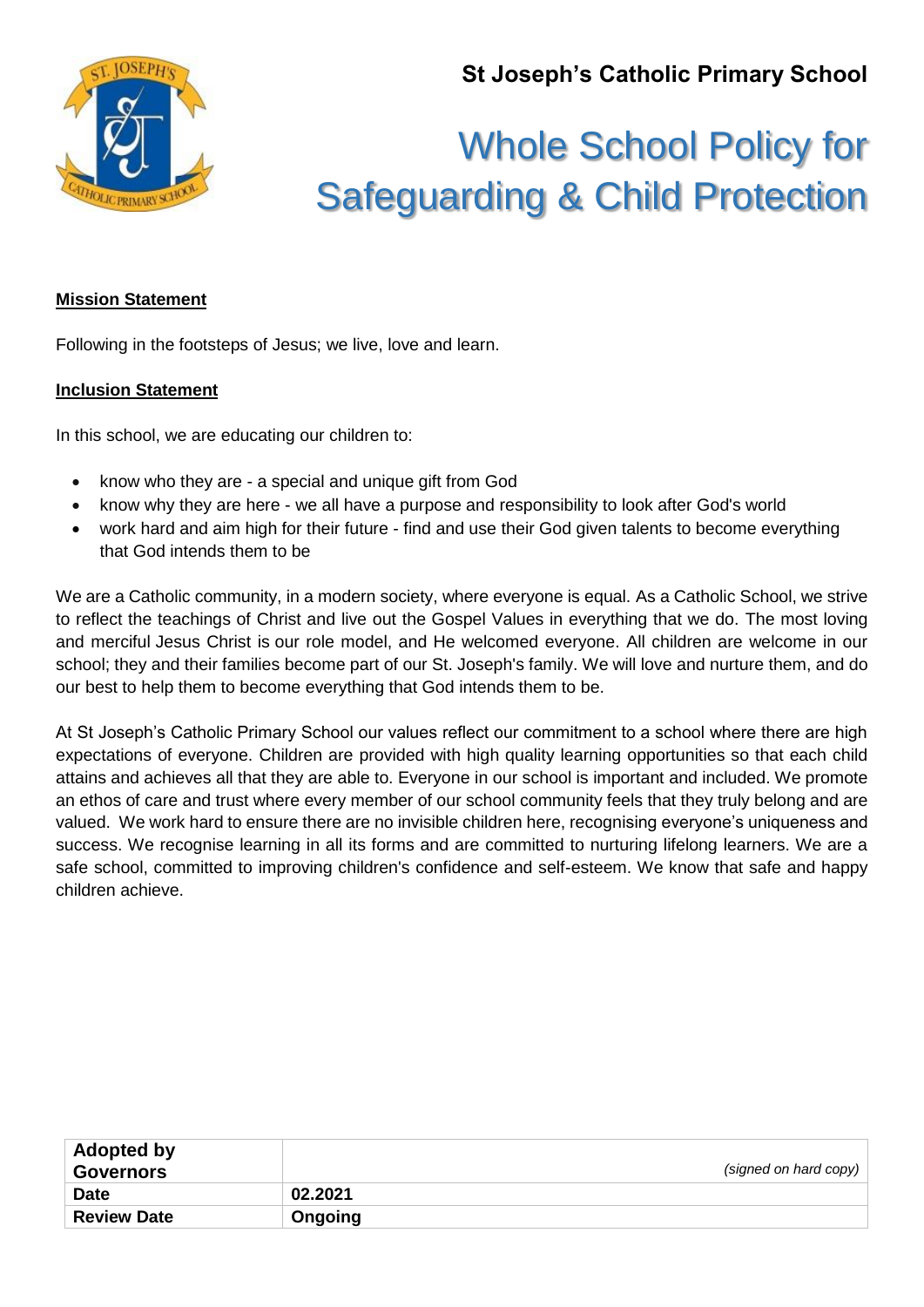# **WHOLE SCHOOL POLICY FOR SAFEGUARDING & CHILD PROTECTION**

| Policy Leader / DSL / HT*    | <b>Annie Douglas</b>              |
|------------------------------|-----------------------------------|
| Deputy DSL (s)               | <b>Bernadette Murphy,</b>         |
|                              | <b>Lorna Sherrard, Nick Roden</b> |
| <b>Safeguarding Governor</b> | <b>Andrew King</b>                |
| <b>Last Updated</b>          | February 2021                     |
| Approved by the Governing    | February 2021                     |
| <b>Body</b>                  |                                   |
| Date of Review               | Ongoing                           |

The purpose of this safeguarding policy is to ensure every child who is a registered pupil at St Joseph's is safe and protected from harm. The Department for Education (DfE) 'Keeping Children Safe in Education' (September 2020), states safeguarding and promoting the welfare of children is defined for the purposes of this guidance as:

- Protecting children from maltreatment:
- Preventing impairment of children's mental and physical health or development;
- Ensuring that children grow up in circumstances consistent with the provision of safe and effective care; and
- Taking action to enable all children to have the best outcomes.

This policy will give clear direction to all stakeholder about expectations and our legal responsibility to safeguard and promote the welfare of all children at our school.

St Joseph's Catholic Primary School fully recognises the contribution we can make to protect children from harm and to support and promote the welfare of all children who are registered pupils at our school. This policy applies to all stakeholders; pupils, staff, parents, governors, volunteers and visitors.

No single professional can have a full picture of a child's needs and circumstances. If children and families are to receive the right help at the right time, **everyone** who comes into contact with them has a role to play in identifying concerns, sharing information and taking prompt action.

The Children Acts 1989 and 2004, states a child is anyone who has not reached their 18<sup>th</sup> birthday. The commitment to safeguarding and promoting the welfare of children however will extend to all children who visit St Joseph's as well as all pupils of school.

#### **How this policy applies and responds to the needs in our local area:**

Our Safeguarding and Child Protection Policy outlines many different specific safeguarding issues and how we provide support and intervention for children and their families, as well as our statutory responsibilities to report suspected abuse to Children's Services.

In our local area we are aware that some specific safeguarding issues are more prevalent than others, for example domestic abuse, mental health difficulties, alcohol and substance misuse. The collective term to describe these issues is the toxic trio. We acknowledge that there is a complex relationship between the toxic trio and increased risk of experiencing other types of abuse, e.g. neglect and exploitation. All school staff are trained to recognise and respond to all specific safeguarding issues.

Our school is also aware that access to appropriate housing, anti-social behaviour and low family income are some of the social barriers facing parents, and we have ensured we are able to support parents with these and many others issues through our internal structures and Lancashire's Early Help offer, our school acknowledge that intervening early with the explicit consent of families is the best way to address any safeguarding issues.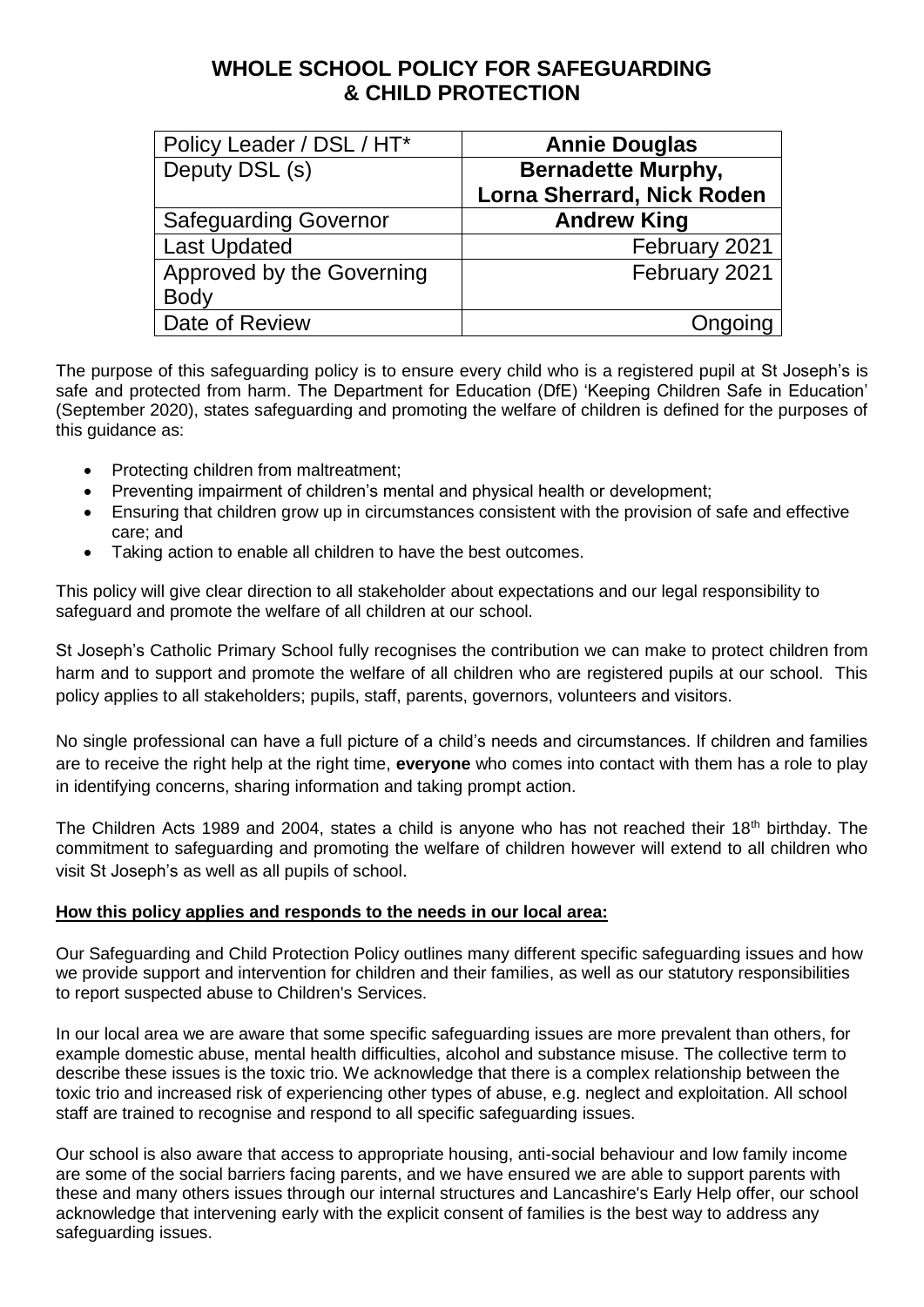In addition to the above, our school acknowledges that there has been a significant increase in the amount of safeguarding issues relating to online activity of both children and adults. This is something we have seen directly impacting on our school community and staff have received training around how to manage these issues and promote online safety to our pupils and parents through the tailored education programme.

Our Designated Safeguarding Leads have and continue to receive specialist training on these issues and are able to provide tailored intervention as well as inform parents of relevant agencies in the local area that can provide support. This also allows our Designated Safeguarding Leads to have thorough knowledge about the impact the local issues can have on children and make good and appropriate referrals to outside agencies when necessary.

## **Operation Encompass:**

We are part of Operation Encompass which is a system in place across Lancashire as well as other counties to share information between police and school regarding domestic abuse. The following is taken from the Operation Encompass website - which is listed in the below section.

*'Operation Encompass is a police and education early information sharing partnership enabling schools to offer immediate support for children and young people experiencing domestic abuse. Information is shared by the police with a school's trained Key Adult (DSL) prior to the start of the next school day after officers have attended a domestic abuse incident thus enabling appropriate support to be given, dependent upon the needs and wishes of the child.*

*Children experiencing domestic abuse are negatively impacted by this exposure; domestic abuse has been identified as an Adverse Childhood Experience and can lead to emotional, physical and psychological harm. Operation Encompass aims to mitigate this harm by enabling immediate support, making a child's day better and giving them a better tomorrow.'*

Our Operation Encompass trained leads are **Annie Douglas** (DSL) and **Lorna Sherrard** (Family Support Worker)

| <b>KEY AREA</b>                     |                                                                                                                                                                                                                                                                                                                                                                                                                                                                                                                                                                                                                                                                                                                                                                                                                                                                                                                                                                                                                                                                                                                                                                                                                                            |
|-------------------------------------|--------------------------------------------------------------------------------------------------------------------------------------------------------------------------------------------------------------------------------------------------------------------------------------------------------------------------------------------------------------------------------------------------------------------------------------------------------------------------------------------------------------------------------------------------------------------------------------------------------------------------------------------------------------------------------------------------------------------------------------------------------------------------------------------------------------------------------------------------------------------------------------------------------------------------------------------------------------------------------------------------------------------------------------------------------------------------------------------------------------------------------------------------------------------------------------------------------------------------------------------|
| $COVID - 19$                        | Keeping Children Safe in Education (KCSIE) remains in force throughout the<br>response to coronavirus (COVID-19). However, St Joseph's recognises that further<br>measures or adaptations to current policies and procedures may be required in<br>response to the pandemic. Any such measures will be detailed and communicated<br>through addendums to the policy, when necessary, and shared with all stakeholders.<br>St Joseph's will continue to follow up to date Government Guidance.                                                                                                                                                                                                                                                                                                                                                                                                                                                                                                                                                                                                                                                                                                                                              |
| <b>Statutory</b><br><b>Guidance</b> | Education Act 2002: Section 175 of the Education Act 2002 requires local<br>$\bullet$<br>education authorities and the governors of maintained schools and further<br>education (FE) colleges to make arrangements to ensure that their functions<br>are carried out with a view to safeguarding and promoting the welfare of<br>children.<br>Section 157 of the same act and the Education (Independent Schools<br>Standards) (England) Regulations 2003 require proprietors of independent<br>schools (including academies and city technology colleges) to have<br>arrangements to safeguard and promote the welfare of children who are<br>pupils at the school.<br><b>Working Together to Safeguard Children 2018</b> sets out organisational<br>responsibilities for schools and colleges and this applies to maintained,<br>independent, academies, free schools and alternative non provision<br>academies<br>Keeping Children Safe in Education 2020: Statutory guidance for schools<br>$\bullet$<br>and colleges 2020 was issued under Section 175 of the Education Act 2002,<br>the Education (Independent School Standards) Regulations 2014 and the<br>Education (Non-Maintained Special Schools) (England) Regulations 2011. |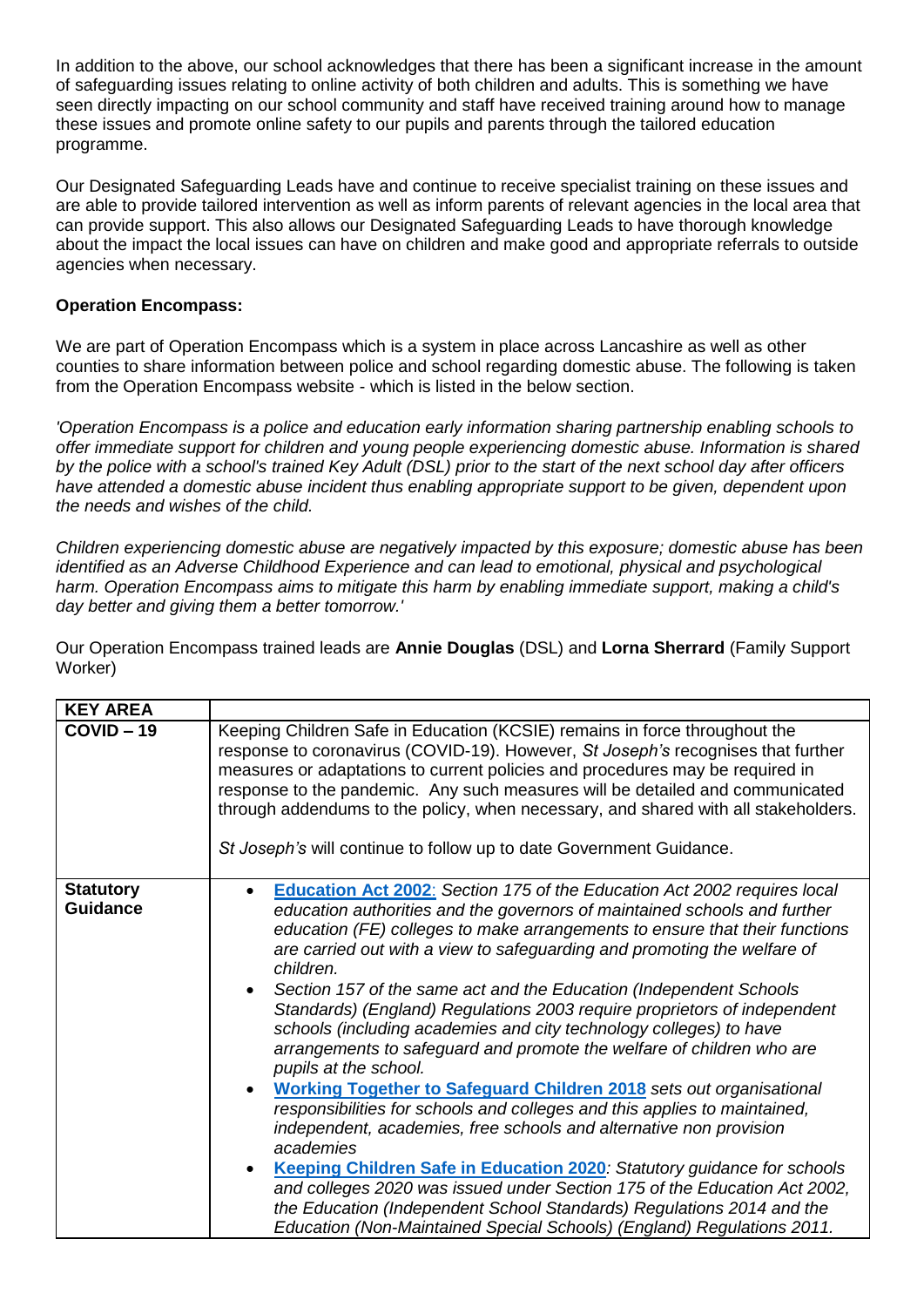|                                    | This contains information on what schools and colleges should do and sets                                                                                                                            |
|------------------------------------|------------------------------------------------------------------------------------------------------------------------------------------------------------------------------------------------------|
|                                    | out the legal duties with which schools must comply                                                                                                                                                  |
|                                    | What to do if you are worried a child is being abused<br>$\bullet$                                                                                                                                   |
|                                    | <b>Guidance for Safer Working Practice (with Addendum April 2020)</b><br>$\bullet$                                                                                                                   |
|                                    | <b>The Children Act 1989</b><br>$\bullet$                                                                                                                                                            |
|                                    | <b>The Children Act 2004</b>                                                                                                                                                                         |
| <b>Ethos</b>                       | St Joseph's Catholic Primary School recognises that high self-esteem,                                                                                                                                |
|                                    | confidence, peer support and clear lines of communication with trusted adults                                                                                                                        |
|                                    | helps all children, especially those at risk of, or suffering abuse. We therefore                                                                                                                    |
|                                    | ensure that:                                                                                                                                                                                         |
|                                    | • ALL staff, volunteers and governors contribute to an ethos where children feel                                                                                                                     |
|                                    | secure and safe                                                                                                                                                                                      |
|                                    | ALL children have opportunities to communicate and know that they are<br>listened to                                                                                                                 |
|                                    | ALL children's wishes, feelings and views will be taken into account when                                                                                                                            |
|                                    | decisions are being made about how to keep them safe                                                                                                                                                 |
|                                    | ALL children know that they can communicate with any adult in school if they<br>$\bullet$                                                                                                            |
|                                    | are worried or in difficulty                                                                                                                                                                         |
|                                    | ALL staff and volunteers will contribute to providing a curriculum which will                                                                                                                        |
|                                    | equip children with the skills they need to stay safe and be able to                                                                                                                                 |
|                                    | communicate when they do not feel safe                                                                                                                                                               |
|                                    | ALL staff and volunteers will contribute to providing a curriculum which will<br>$\bullet$<br>help children develop an attitude which will enable them to enter adulthood                            |
|                                    | successfully and reach their full potential                                                                                                                                                          |
|                                    | ALL staff, volunteers and governors will establish effective, supportive and<br>$\bullet$                                                                                                            |
|                                    | positive relationships with parents, carers, pupils and professionals.                                                                                                                               |
|                                    |                                                                                                                                                                                                      |
| Roles &<br><b>Responsibilities</b> | St Joseph's is committed to providing the relevant personnel with clear and<br>explicit roles and responsibilities to ensure accountability when safeguarding<br>children. We therefore ensure that: |
|                                    | All adults, including volunteers, working in or on behalf of the school will:                                                                                                                        |
|                                    | Demonstrate an understanding that safeguarding is everyone's responsibility                                                                                                                          |
|                                    | Maintain and demonstrate a mind set of "it could happen here"                                                                                                                                        |
|                                    | Do all they can within the capacity of their role, to keep ensure that children                                                                                                                      |
|                                    | are protected from harm                                                                                                                                                                              |
|                                    | ALL staff are fully aware of the importance of mental health in relation to<br>$\bullet$                                                                                                             |
|                                    | safeguarding and are aware of the addition of mental health in the definition                                                                                                                        |
|                                    | of safeguarding. (Definition above.)<br>All staff should also be aware that mental health problems can, in some<br>$\bullet$                                                                         |
|                                    | cases, be an indicator that a child has suffered or is at risk of suffering abuse,                                                                                                                   |
|                                    | neglect or exploitation                                                                                                                                                                              |
|                                    | Do all they can within the capacity of their role, to ensure that children grow<br>$\bullet$                                                                                                         |
|                                    | up in circumstances consistent with safe and effective care                                                                                                                                          |
|                                    | Do all they can within the capacity of their role, to ensure that children have                                                                                                                      |
|                                    | the best outcomes<br>Report cases of suspected abuse or concerns to the DSL. This will be done                                                                                                       |
|                                    | as soon as possible using direct verbal report to the DSL or Deputy DSL in                                                                                                                           |
|                                    | school at the time. A full written report will be recorded on CPOMs including                                                                                                                        |
|                                    | body mapping if necessary. DSL will then contact the MASH and follow                                                                                                                                 |
|                                    | protocol to safeguard.                                                                                                                                                                               |
|                                    | Report lower level concerns to the DSL and record all concerns on CPOMS.<br>٠                                                                                                                        |
|                                    | Monitor all pupils, particularly those that are deemed vulnerable<br>٠                                                                                                                               |
|                                    | Report any concerns regarding adults conduct to the DSL/headteacher                                                                                                                                  |
|                                    | (Annie Douglas).<br>All staff, if they have concerns, should act immediately and should always                                                                                                       |
|                                    | speak to the DSL or Deputy, recognising that early information sharing is vital                                                                                                                      |
|                                    | in keeping children safe. All concerns are logged on CPOMS. In exceptional                                                                                                                           |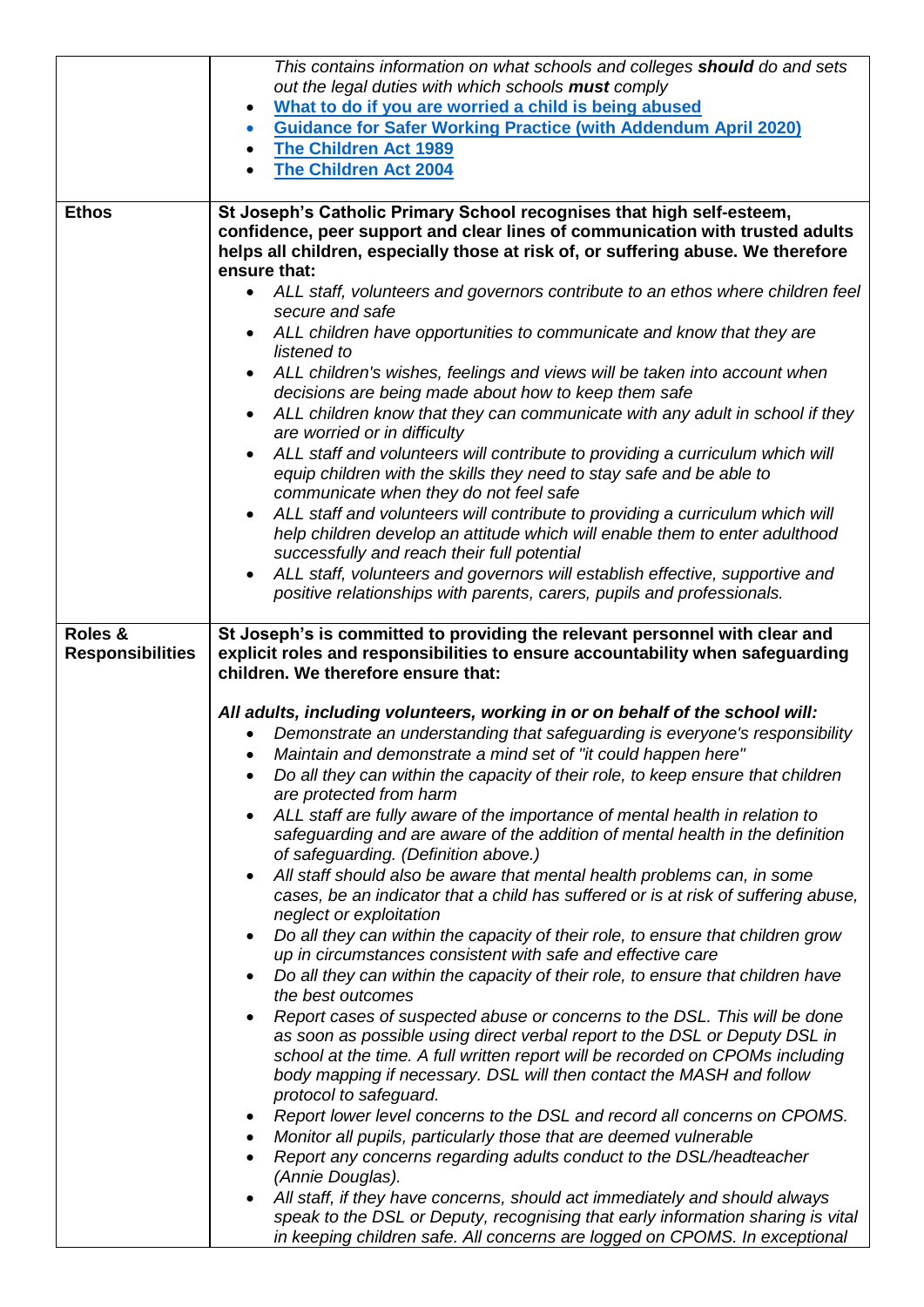*circumstances staff will consider speaking to a member of SLT or Children's Social Care to discuss safeguarding concerns if the DSL is not immediately available as all staff are aware that ANYBODY can make a referral.* 

 *All staff should be aware of the process for making referrals to children's social care (training for all staff is kept up-to-date with new information shared as soon as it is available) and for statutory assessments under the Children Act 1989, especially section 17 (children in need) and section 47 (a child suffering, or likely to suffer, significant harm) that may follow a referral, along with the role they might be expected to play in such assessments.* 

#### *The Governing Body will:*

- *Ensure that the policies, procedures and training in St Joseph's Catholic Primary School are effective and comply with the law at all times*
- *Ensure that safeguarding policies and procedures are followed by all staff*
- *Put in place safeguarding responses in cases where children go missing from education*
- *Appoint a DSL and back-ups and ensure that they are provided with appropriate support, funding, training, resources and time to carry out their role*
- *Ensure the school or college contributes to inter-agency working in line with statutory guidance* **[Working together to safeguard children](https://www.gov.uk/government/publications/working-together-to-safeguard-children--2) 2018**
- *Ensure that safeguarding procedures take into account local guidance including* **[Lancashire Continuum of Need and Thresholds Guidance](http://www.lancashiresafeguarding.org.uk/media/45811/LSCB-Thresholds-Guidance-Final-Oct-2018.pdf)**
- *Ensure that staff members undergo safeguarding training at induction*
- *Ensure that DSLs and all staff, volunteers and Governors are trained and updated regarding safeguarding regularly in compliance with* **[Keeping](https://assets.publishing.service.gov.uk/government/uploads/system/uploads/attachment_data/file/892394/Keeping_children_safe_in_education_2020.pdf)  [Children Safe in Education](https://assets.publishing.service.gov.uk/government/uploads/system/uploads/attachment_data/file/892394/Keeping_children_safe_in_education_2020.pdf) 2020**
- *Ensure that children are safe online by ensuring that appropriate filters and monitoring systems are in place (see St Joseph's online safety policy).*
- *Ensure that safeguarding is embedded within the curriculum*
- *Prevent people who pose a risk of harm from working with children*
- *Ensure there are procedures in place to manage allegations against teachers, head teachers, principals, volunteers and other staff including supply staff*
- *Ensure staff in school are aware of, and policies reflect, an understanding of specific issues such as peer on peer abuse and safeguarding children with disabilities and special educational needs.*
- *Ensure that all practice and procedures operate with the best interests of the child at their heart*
- *Appoint a designated teacher to promote the education of CLA [family support worker, Lorna Sherrard]*
- *Ensure that all staff are aware of safeguarding issues and vulnerabilities associated with CLA.*

#### *The DSL will:*

*Be fully familiar with the role of the DSL as detailed in Keeping Children Safe in Education 2020, Annex B and adhere to this role. This includes but is not conclusive to:*

- *take lead responsibility for safeguarding and child protection*
- *act as a point of contact with the 3 safeguarding partners*
- *manage referrals to Children's Social Care, Police and other agencies including Channel*
- *work together with other agencies in order to improve outcomes for children*
- *attend DSL training every 2 years*
- *undertake Prevent awareness training*
- *update their skills and knowledge on a regular basis, but at least annually*
- *raise awareness of safeguarding throughout school and act as a point of support for all staff*
- *ensure that this policy is reviewed annually and is available publicly*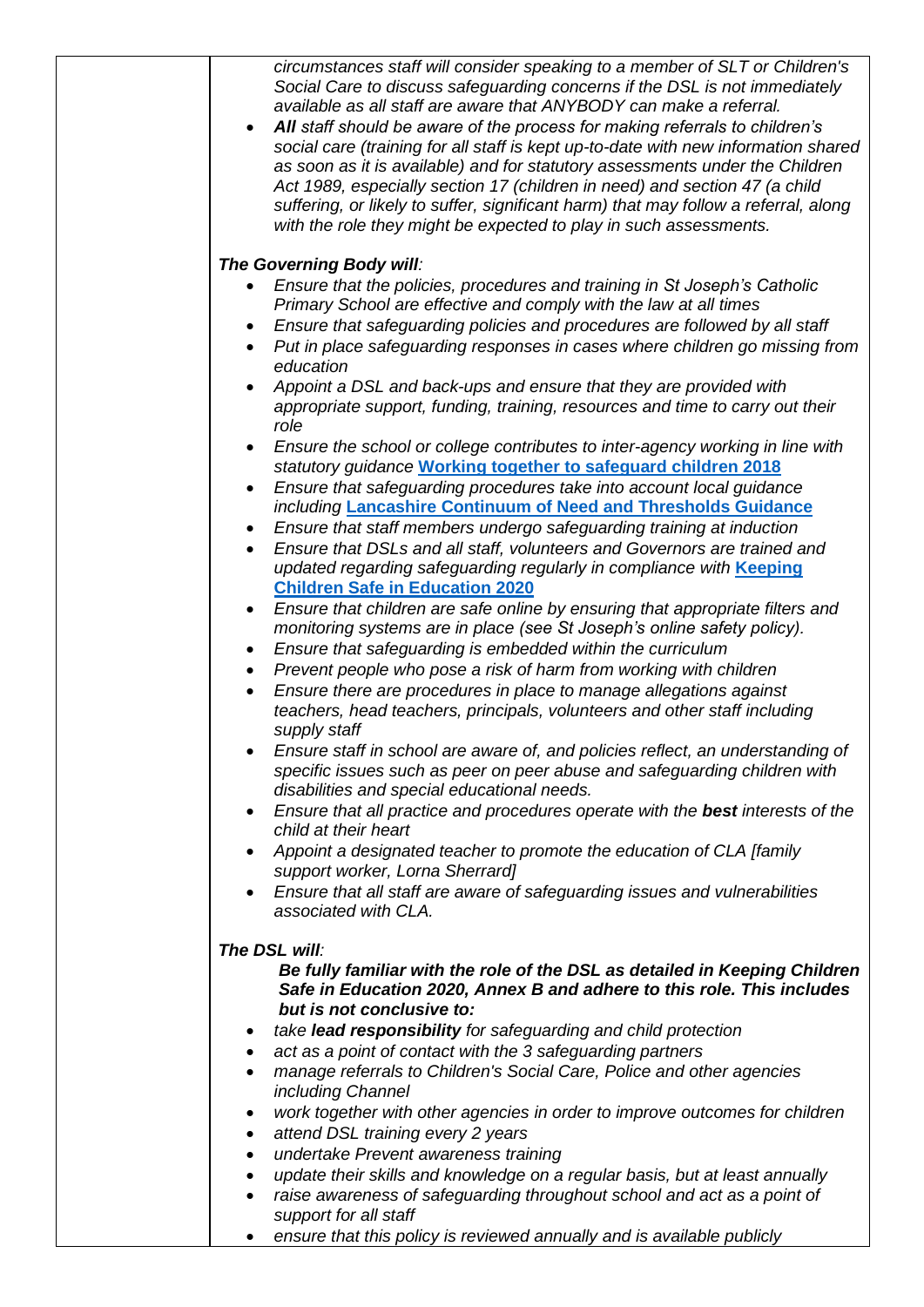|                                                       | maintain, update and amend the school's safeguarding portfolio regularly<br>$\bullet$<br>ensure that parents are aware of schools' responsibilities regarding<br>safeguarding and child protection<br>maintain accurate safeguarding records that are stored securely<br>be available during school hours<br>arrange cover of DSL role for any out of hours/out of term activities<br>$\bullet$<br>represent school in multi-agency meetings<br>$\bullet$<br>be provided with appropriate support and supervision in order to carry out the<br>$\bullet$<br>role safely and effectively<br>understand relevant data protection legislation and regulations, especially the<br>$\bullet$<br>Data Protection Act 2018 and the General Data Protection Regulation;<br>take a holistic view to ensure wider environmental factors are considered<br>which may be a threat to safety and welfare of children (Contextual<br>Safeguarding).<br>be responsible for the sharing of child protection files when a child moves to a<br>$\bullet$<br>new school or college<br>liaise with the Local Authority Personal Advisors for any Care Leavers.<br>$\bullet$                                                                                                                                                                                                                                                                                                                                                                                                                                                                                                                                                                                                                                 |
|-------------------------------------------------------|-----------------------------------------------------------------------------------------------------------------------------------------------------------------------------------------------------------------------------------------------------------------------------------------------------------------------------------------------------------------------------------------------------------------------------------------------------------------------------------------------------------------------------------------------------------------------------------------------------------------------------------------------------------------------------------------------------------------------------------------------------------------------------------------------------------------------------------------------------------------------------------------------------------------------------------------------------------------------------------------------------------------------------------------------------------------------------------------------------------------------------------------------------------------------------------------------------------------------------------------------------------------------------------------------------------------------------------------------------------------------------------------------------------------------------------------------------------------------------------------------------------------------------------------------------------------------------------------------------------------------------------------------------------------------------------------------------------------------------------------------------------------------------------------|
|                                                       | Note: Deputy DSLs should be trained to the equivalent standard as DSL's.                                                                                                                                                                                                                                                                                                                                                                                                                                                                                                                                                                                                                                                                                                                                                                                                                                                                                                                                                                                                                                                                                                                                                                                                                                                                                                                                                                                                                                                                                                                                                                                                                                                                                                                |
| Induction,<br><b>Training &amp;</b><br><b>Updates</b> | St Joseph's Catholic Primary School is committed to providing staff and<br>volunteers with the skills and knowledge needed to safeguard children. We<br>therefore ensure that:                                                                                                                                                                                                                                                                                                                                                                                                                                                                                                                                                                                                                                                                                                                                                                                                                                                                                                                                                                                                                                                                                                                                                                                                                                                                                                                                                                                                                                                                                                                                                                                                          |
|                                                       | ALL staff and volunteers will receive Safeguarding Training on induction<br>using St Joseph's Safeguarding Induction Pack which includes Keeping<br><b>Children Safe in Education (Part One), Guidance for Safer Working</b><br>Practice, St Joseph's School Code of Conduct / Staff Handbook /<br><b>Whistleblowing Policy</b><br>Staff induction will also include Child Protection Policy, Staff Behaviour<br>$\bullet$<br>Policy, Role of the DSL and Deputies, Pupil Behaviour Policy and<br>Safeguarding response to children who go missing from education<br>ALL staff and volunteers will receive Safeguarding Training (at least) annually<br>The DSL/s will provide ALL staff, volunteers and governors with regular<br>safeguarding updates<br>ALL staff, volunteers and governors will read and show an understanding of<br>any updates that are provided<br>DSLs will attend DSL training every 2 years<br>DSLs will update their knowledge, skills and understanding of relevant<br>safeguarding issues on a regular basis<br>The DSL will undertake Prevent awareness training<br>٠<br>At least one member of staff and one governor will attend Safer Recruitment<br>Training. This will be renewed at least every 5 years<br>ALL staff, volunteers and governors will undertake any additional specialised<br>$\bullet$<br>training on matters such as Child Sexual Exploitation, Prevent, Peer on Peer<br>abuse, Online Safety, FGM etc as is deemed necessary by the SLT/DSL and<br>that is particularly relevant to the context and needs of the setting<br>any staff member will discuss any specific training requirements or gaps in<br>$\bullet$<br>knowledge or understanding with the DSL/s<br>Detailed records will be held of staff safeguarding training. |
| <b>Child Protection</b>                               | St Joseph's Catholic Primary School is committed to PREVENTING abuse,<br>PROTECTING children from abuse and SUPPORTING those involved in cases<br>of abuse.<br>We therefore ensure that:<br>ALL staff and volunteers understand the importance of teaching children how<br>to keep themselves safe from all types of abuse.                                                                                                                                                                                                                                                                                                                                                                                                                                                                                                                                                                                                                                                                                                                                                                                                                                                                                                                                                                                                                                                                                                                                                                                                                                                                                                                                                                                                                                                             |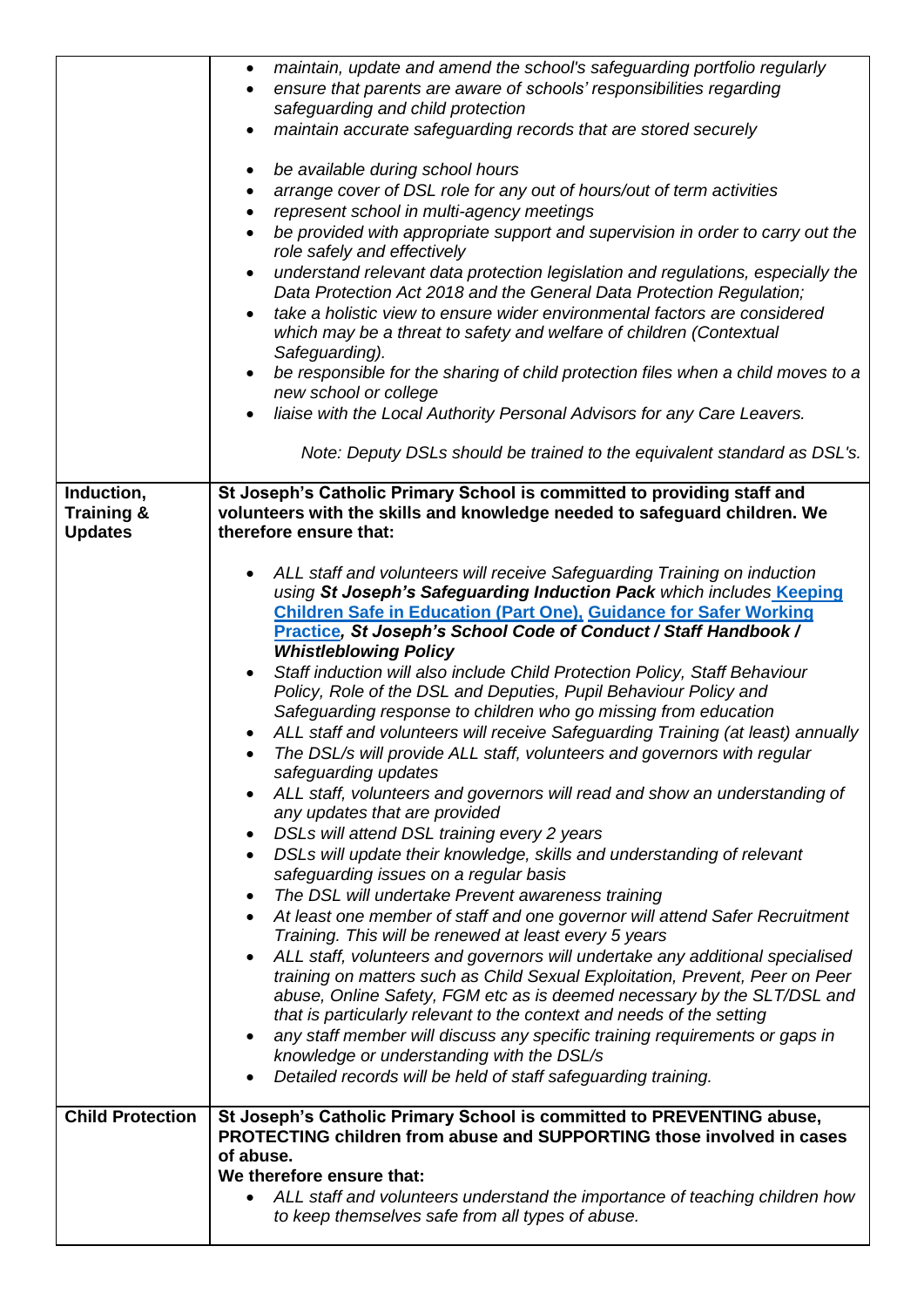| ALL staff and volunteers seek out opportunities that are relevant to their role,                                                    |
|-------------------------------------------------------------------------------------------------------------------------------------|
| to teach children the skills to keep themselves safe                                                                                |
| ALL staff and volunteers make and maintain positive and supportive<br>$\bullet$                                                     |
| relationships with children which enable children to feel safe and valued                                                           |
| Safeguarding has a high status throughout school by being on the agenda at                                                          |
| staff meetings/briefings, information being readily available on notice boards,                                                     |
| regular updates and 7 minute briefings are shared.                                                                                  |
| ALL staff feel confident in approaching DSLs to raise concerns<br>$\bullet$                                                         |
| ALL staff and volunteers have an understanding of the four categories of<br>abuse; NEGLECT, EMOTIONAL ABUSE, SEXUAL ABUSE, PHYSICAL |
| <b>ABUSE.</b>                                                                                                                       |
| We will use Lancashire's Neglect Strategy 2019 and accompanying toolkit to                                                          |
| identify and assess children whose developmental needs are being                                                                    |
| insufficiently met at an early stage, placing them at risk of achieving poor                                                        |
| educational, emotional and social outcomes.                                                                                         |
| Lancashire Multi-Agency Neglect Strategy, Neglect Toolkit<br>$\bullet$                                                              |
| ALL staff and volunteers understand that there are other ways in which                                                              |
| children can be abused such as; Online, Child Sexual Exploitation, Female                                                           |
| Genital Mutilation, Honour Based Abuse, Radicalisation, Trafficking, Slavery,                                                       |
| Peer Abuse, Forced Marriage and others                                                                                              |
| ALL staff and volunteers have the knowledge, skills and expertise to                                                                |
| recognise the signs and symptoms of all types of abuse                                                                              |
| All staff, if they have concerns, these should be acted on immediately: early                                                       |
| information sharing being vital in keeping children safe. In exceptional                                                            |
| circumstances staff should consider speaking to a member of SLT or                                                                  |
| Children's Social Care to discuss safeguarding concerns if the DSL is not                                                           |
| <i>immediately available.</i>                                                                                                       |
| DSLs keep up to date with emerging and specific safeguarding issues and<br>$\bullet$<br>update training accordingly                 |
| DSLs update staff and volunteers' knowledge and understanding of such                                                               |
| issues in order for them to be able to identify children who are at risk of such                                                    |
| specific safeguarding issues                                                                                                        |
| ALL staff and volunteers will maintain and demonstrate an attitude of "it can                                                       |
| happen here"                                                                                                                        |
| ALL staff and volunteers are child-centred in their practice and act in the best                                                    |
| interests of the child at all times                                                                                                 |
| ALL staff recognise and understand that behaviour can be a child's way of                                                           |
| communicating distress and changes to behaviour may be an indicator of                                                              |
| abuse                                                                                                                               |
| ALL staff and volunteers have the skills to respond appropriately and                                                               |
| sensitively to disclosures or allegations of abuse                                                                                  |
| ALL staff and volunteers report cases of suspected abuse to the DSL. This<br>$\bullet$                                              |
| will be done as soon as possible via CPOMS and through immediate verbal<br>contact with DSL.                                        |
| Where a child is at risk of immediate harm, ALL staff understand that they                                                          |
| must refer to the Police or Children's Social Care                                                                                  |
| ALL staff and visitors know how to refer to Children's Social Care<br>$\bullet$                                                     |
| DSLs will make a Section 47 referral to Children's Social Care where a child                                                        |
| is in need of protection, has been significantly harmed or is at risk of                                                            |
| significant harm, using Lancashire of Need and Thresholds Guidance and                                                              |
| Risk Management Toolkit to determine whether this threshold has been met                                                            |
| This referral will be done by telephone and followed with a CSC Referral                                                            |
| Form as soon as possible                                                                                                            |
| Consent from parents/carers and child (if age appropriate) will be sought prior                                                     |
| to this referral, except where this will cause delay or place anyone at risk                                                        |
| Where consent is not given, parents and carers are informed that a referral<br>$\bullet$                                            |
| will still be made, except where this will cause delay or place anyone at risk                                                      |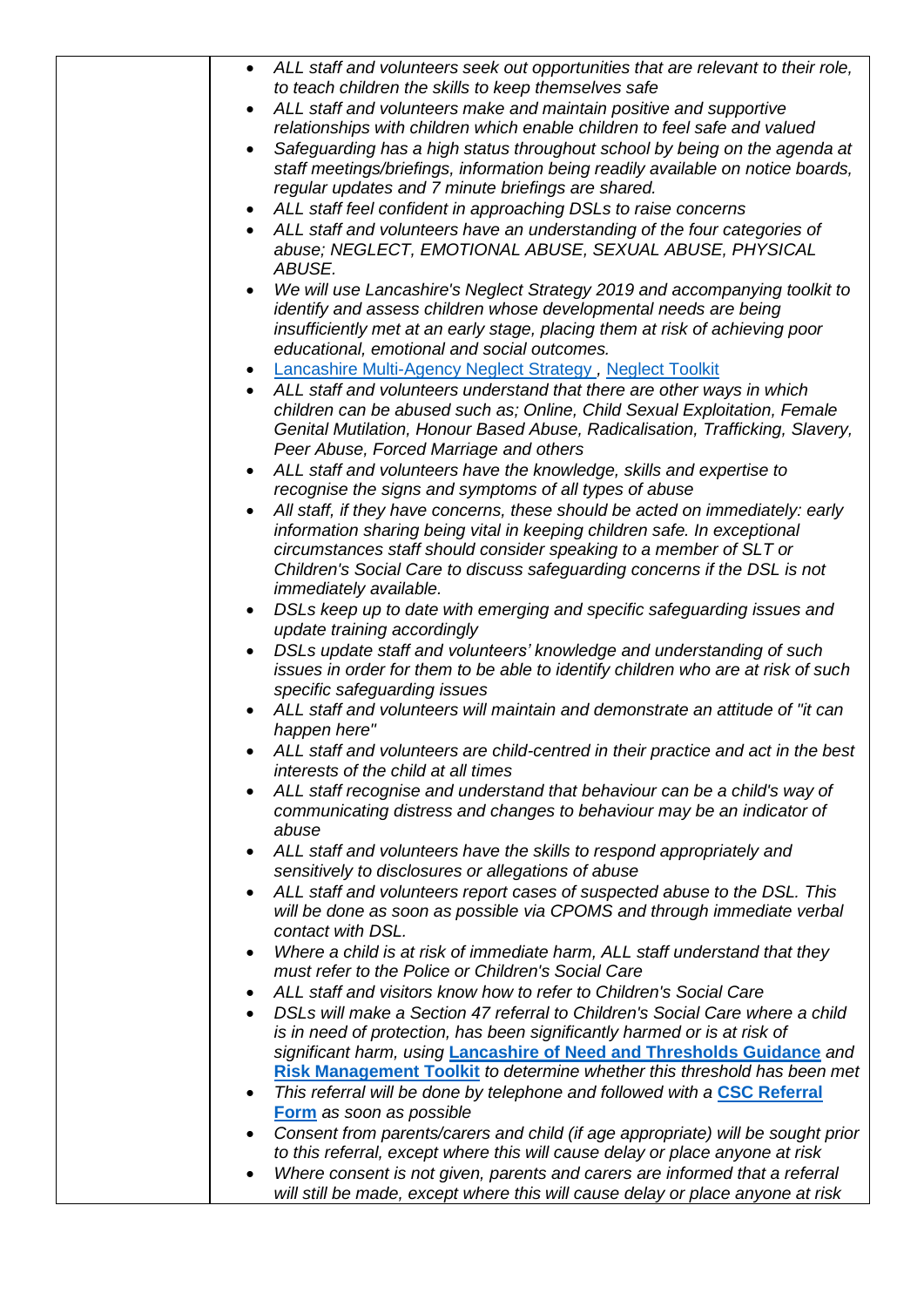|                      | DSLs adhere to policy, procedures and guidance from Lancashire Children's<br>$\bullet$<br>Safeguarding Assurance Partnership (Formally Lancashire Safeguarding<br>Children's Board) with regard to sharing information<br>DSLs contribute to Strategy Discussions, Strategy Meetings, Initial and<br>$\bullet$<br>Review Child Protection Conferences, Core Group Meetings and other CP<br>meetings<br>DSLs or another appropriate member of staff, will attend CP meetings,<br>produce and present reports, liaise with staff, work with parents, work with<br>other agencies and ensure the voice of the child is evidenced throughout<br>these processes<br>DSLs meet regularly to ensure that decisions made about children who are<br>subjects of CP Plans are agreed and a clear rationale for the decision is<br>documented<br>A copy of the child's CP Plan is included in the child's individual safeguarding<br>file<br>ALL staff and volunteers will support victims of abuse in a capacity that is<br>$\bullet$<br>relevant to their role. This will be determined by the DSL |
|----------------------|-------------------------------------------------------------------------------------------------------------------------------------------------------------------------------------------------------------------------------------------------------------------------------------------------------------------------------------------------------------------------------------------------------------------------------------------------------------------------------------------------------------------------------------------------------------------------------------------------------------------------------------------------------------------------------------------------------------------------------------------------------------------------------------------------------------------------------------------------------------------------------------------------------------------------------------------------------------------------------------------------------------------------------------------------------------------------------------------|
|                      | DSLs will determine what information staff members need to know in order to<br>safeguard and support children.                                                                                                                                                                                                                                                                                                                                                                                                                                                                                                                                                                                                                                                                                                                                                                                                                                                                                                                                                                            |
|                      | Staff are offered appropriate support and/or supervision that is relevant to<br>$\bullet$<br>their role or involvement in particular cases                                                                                                                                                                                                                                                                                                                                                                                                                                                                                                                                                                                                                                                                                                                                                                                                                                                                                                                                                |
|                      | Communication and work with parents and carers will always be undertaken<br>$\bullet$<br>in a supportive manner and in the best interests of the child                                                                                                                                                                                                                                                                                                                                                                                                                                                                                                                                                                                                                                                                                                                                                                                                                                                                                                                                    |
|                      | ALL staff understand that children who perpetrate abuse or display harmful<br>$\bullet$<br>behaviour should be treated as victims first and foremost and supported in<br>the same way a victim of abuse would be supported                                                                                                                                                                                                                                                                                                                                                                                                                                                                                                                                                                                                                                                                                                                                                                                                                                                                |
|                      | Specific programmes of intervention and support are offered to children and<br>$\bullet$<br>families who are vulnerable                                                                                                                                                                                                                                                                                                                                                                                                                                                                                                                                                                                                                                                                                                                                                                                                                                                                                                                                                                   |
|                      | Risk Assessments will be undertaken where a child's behaviour poses a risk<br>to others, themselves or the environment.                                                                                                                                                                                                                                                                                                                                                                                                                                                                                                                                                                                                                                                                                                                                                                                                                                                                                                                                                                   |
| <b>Child in Need</b> | St Joseph's Catholic Primary School is committed to ensuring the appropriate<br>level of support is offered to a "Child in Need" and their family. We therefore<br>ensure that:                                                                                                                                                                                                                                                                                                                                                                                                                                                                                                                                                                                                                                                                                                                                                                                                                                                                                                           |
|                      | • DSLs will make a Section 17 referral to Children's Social Care where Early<br>Help has not been successful in reducing risk and meeting unmet needs<br>using Lancashire Continuum of Need and Thresholds Guidance and CSC<br>referral form                                                                                                                                                                                                                                                                                                                                                                                                                                                                                                                                                                                                                                                                                                                                                                                                                                              |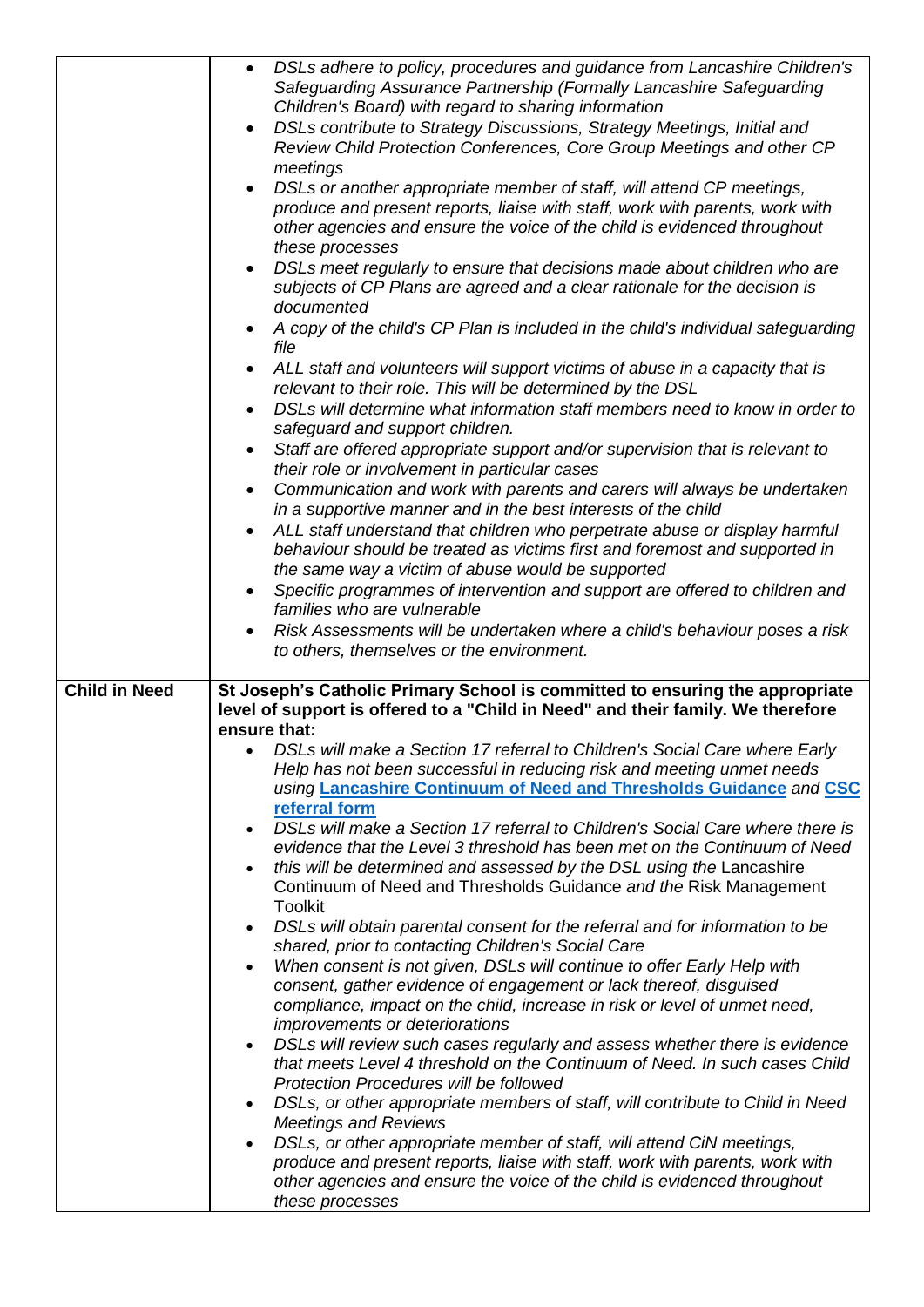|                     | DSLs will meet regularly to ensure that decisions made about children who<br>$\bullet$                                                                      |
|---------------------|-------------------------------------------------------------------------------------------------------------------------------------------------------------|
|                     | are subjects of CiN Plans are agreed and a clear rationale for the decision is                                                                              |
|                     | documented                                                                                                                                                  |
|                     | A copy of the child's CiN Plan is included in the child's individual safeguarding<br>file.                                                                  |
| <b>Early Help</b>   | St Joseph's Catholic Primary School is committed to providing our families                                                                                  |
|                     | with the right help at the right time. Any child may benefit from early help, but ALL                                                                       |
|                     | school and college staff should be particularly alert to the potential need for early                                                                       |
|                     | help for a child who:                                                                                                                                       |
|                     | is disabled and has specific additional needs;<br>$\bullet$                                                                                                 |
|                     | has special educational needs (whether or not they have a statutory                                                                                         |
|                     | education, health and care plan);<br>is a young carer;<br>$\bullet$                                                                                         |
|                     | is showing signs of being drawn in to anti-social or criminal behaviour,                                                                                    |
|                     | including gang involvement and association with organised crime groups;                                                                                     |
|                     | is frequently missing/goes missing from care or from home;                                                                                                  |
|                     | is misusing drugs or alcohol themselves;<br>$\bullet$                                                                                                       |
|                     | Is at risk of modern slavery, trafficking or exploitation;<br>$\bullet$                                                                                     |
|                     | is in a family circumstance presenting challenges for the child, such as<br>$\bullet$                                                                       |
|                     | substance abuse, adult mental health problems or domestic abuse;                                                                                            |
|                     | has returned home to their family from care;<br>$\bullet$                                                                                                   |
|                     | is showing early signs of abuse and/or neglect;<br>$\bullet$                                                                                                |
|                     | is at risk of being radicalised or exploited;<br>$\bullet$                                                                                                  |
|                     | is a privately fostered child                                                                                                                               |
|                     | any other identified reason not listed above that requires extra support or<br>intervention to improve outcomes for families and children including mental  |
|                     | health support.                                                                                                                                             |
|                     |                                                                                                                                                             |
|                     | We therefore ensure that:                                                                                                                                   |
|                     | ALL staff and volunteers can identify the risk factors that indicate a family or                                                                            |
|                     | pupil may benefit from Early Help                                                                                                                           |
|                     | ALL staff and volunteers will use the school's agreed format for letting the                                                                                |
|                     | DSL know about Early Help requirements                                                                                                                      |
|                     | DSLs will undertake a CAF assessment, when appropriate, to identify what<br>Early Help is required                                                          |
|                     | DSLs will signpost and refer to appropriate support agencies                                                                                                |
|                     | DSLs will lead on TAF meetings where is it appropriate for them to do so<br>$\bullet$                                                                       |
|                     | DSLs will utilise Children and Family Wellbeing Service using the Request                                                                                   |
|                     | for Support form                                                                                                                                            |
|                     | DSLs will refer to CSC where Early Help has not been successful in reducing<br>$\bullet$                                                                    |
|                     | risk and meeting unmet needs using <b>Lancashire Continuum of Need and</b>                                                                                  |
|                     | <b>Thresholds Guidance and CSC Referral Form</b>                                                                                                            |
|                     | DSLs and other identified staff will identify and work with any organisations                                                                               |
|                     | that are relevant in meeting the needs of pupils and their families<br>DSLs and other identified staff will initiate and maintain positive and<br>$\bullet$ |
|                     | supportive relationships with parents and carers of children who may benefit                                                                                |
|                     | from Early Help                                                                                                                                             |
|                     | DSLs or appropriately trained school staff will generally be the lead for Early<br>$\bullet$                                                                |
|                     | Help cases if this is in the best interests of the family.                                                                                                  |
|                     |                                                                                                                                                             |
| <b>Specific</b>     | St Joseph's Catholic Primary School is committed to keeping our children safe                                                                               |
| <b>Safeguarding</b> | from specific forms of abuse.                                                                                                                               |
|                     | We will formulate risk management plans where required using the guidance                                                                                   |
|                     | and template below.                                                                                                                                         |
|                     |                                                                                                                                                             |
|                     |                                                                                                                                                             |
|                     |                                                                                                                                                             |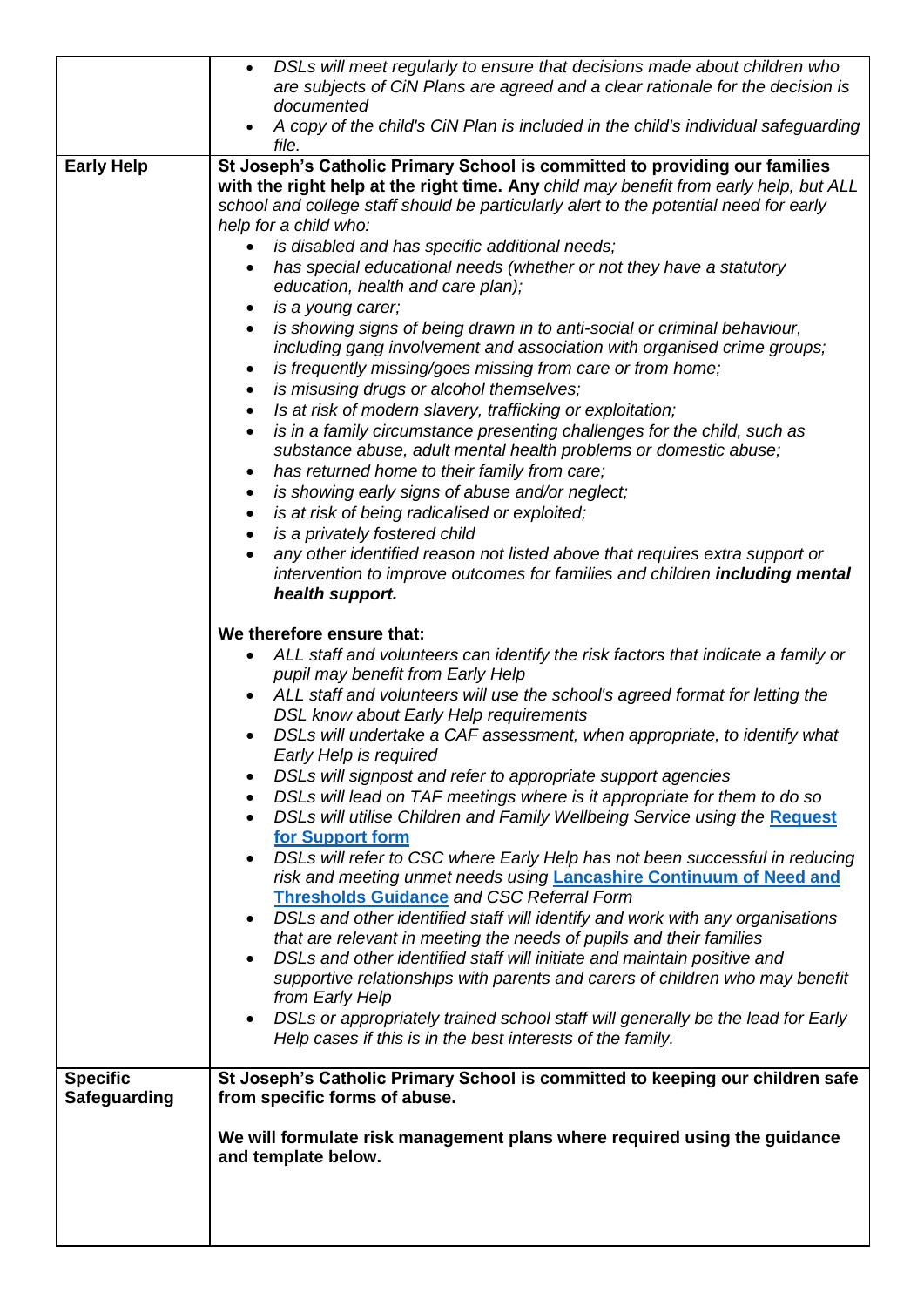| We will ensure that:                                                                                                                                                                                                                                                                                                                                                                                                                                                                                                                                                                                                                                                                                                                                                                                                                                                                        |
|---------------------------------------------------------------------------------------------------------------------------------------------------------------------------------------------------------------------------------------------------------------------------------------------------------------------------------------------------------------------------------------------------------------------------------------------------------------------------------------------------------------------------------------------------------------------------------------------------------------------------------------------------------------------------------------------------------------------------------------------------------------------------------------------------------------------------------------------------------------------------------------------|
| ALL staff and volunteers understand that there are specific and emerging<br>$\bullet$<br>ways in which children can be abused and are aware of these specific issues<br>reporting any concerns, in the appropriate manner to the DSL. Specific issues<br>include (but are not limited to):                                                                                                                                                                                                                                                                                                                                                                                                                                                                                                                                                                                                  |
| <b>Radicalisation:</b> refers to the process by which a person comes to support<br>$\bullet$<br>terrorism and forms of extremism. There is no single way of identifying an<br>individual who is likely to be susceptible to an extremist ideology.<br>St Joseph's recognises that protection from extremism & radicalisation is a<br>$\bullet$                                                                                                                                                                                                                                                                                                                                                                                                                                                                                                                                              |
| vital element of safeguarding<br>ALL staff and volunteers will have 'due regard to the need to prevent people<br>from being drawn into terrorism', known as the 'Prevent Duty'<br>Prevent Safeguarding Lead - Annie Douglas<br>$\bullet$                                                                                                                                                                                                                                                                                                                                                                                                                                                                                                                                                                                                                                                    |
| Prevent Governor Lead - Andrew King<br>$\bullet$<br>Prevent Curriculum Lead - Nick Roden<br>$\bullet$<br>ALL staff and volunteers will have a general understanding of how to identify<br>a child who may be at risk of radicalisation (Prevent E-Learning module                                                                                                                                                                                                                                                                                                                                                                                                                                                                                                                                                                                                                           |
| completed by all staff in December 2020)<br>ALL staff and volunteers will use professional judgement in identifying<br>$\bullet$<br>children who might be at risk of radicalisation and act proportionately<br>The school <b>Online Safety Policy</b> will ensure the safety of children by<br>$\bullet$<br>ensuring they cannot access terrorist and extremist material when using the<br>internet and that suitable filtering software is in place<br>DSLs understand when it is appropriate to make a referral to the Channel<br>$\bullet$<br>Panel and are aware of how to do so.                                                                                                                                                                                                                                                                                                       |
| e<br>W<br>pdf<br><b>PREVENT</b><br>LANCASHIRE<br>SCHOOLS PREVENT   CHECKLIST.docx                                                                                                                                                                                                                                                                                                                                                                                                                                                                                                                                                                                                                                                                                                                                                                                                           |
| <b>Child Sexual Exploitation (CSE)</b> involves exploitative situations, contexts and<br>relationships where young people may receive something (e.g. food,<br>accommodation, drugs, alcohol, gifts or simply affection) as a result of engaging in<br>sexual activities. The perpetrator will not only groom the victim (possibly over a long<br>period of time) but will always hold some kind of power which increases as the<br>exploitative relationship develops. Sexual exploitation involves a degree of coercion,<br>intimidation or enticement, including unwanted pressures from peers to have sex,<br>sexual bullying including on line bullying (cyberbullying) and grooming. It is important<br>to recognise that some young people who are being sexually exploited do not exhibit<br>any external signs of this abuse and do not recognise that they are a victim of abuse. |
| The school curriculum (whereby sexual relationships/PSHE is delivered) will<br>$\bullet$<br>include relevant information around the risks associated with CSE<br>The school <b>Online Safety Policy</b> will ensure the safety of children by<br>$\bullet$<br>ensuring they cannot access inappropriate material when using the internet<br>and that suitable filtering software is in place                                                                                                                                                                                                                                                                                                                                                                                                                                                                                                |
| <b>Child Criminal Exploitation - is a form of child abuse. It occurs where an individual</b><br>or group takes advantage of an imbalance of power to coerce, control, manipulate or<br>deceive a child or young person under the age of 18 into any criminal activity:-<br>(a) in exchange for something the victim needs or wants, and/or<br>(b) for the financial or other advantage of the perpetrator or facilitator and/or<br>(c) through violence or the threat of violence. Child criminal exploitation does not<br>always involve physical contact; it can also occur through the use of technology.<br>CCE:                                                                                                                                                                                                                                                                        |
| can affect any child or young person (male or female) under the age of 18<br>$\bullet$<br>years<br>can affect any vulnerable adult over the age of 18 years                                                                                                                                                                                                                                                                                                                                                                                                                                                                                                                                                                                                                                                                                                                                 |
| can still be exploitation even if the activity appears consensual                                                                                                                                                                                                                                                                                                                                                                                                                                                                                                                                                                                                                                                                                                                                                                                                                           |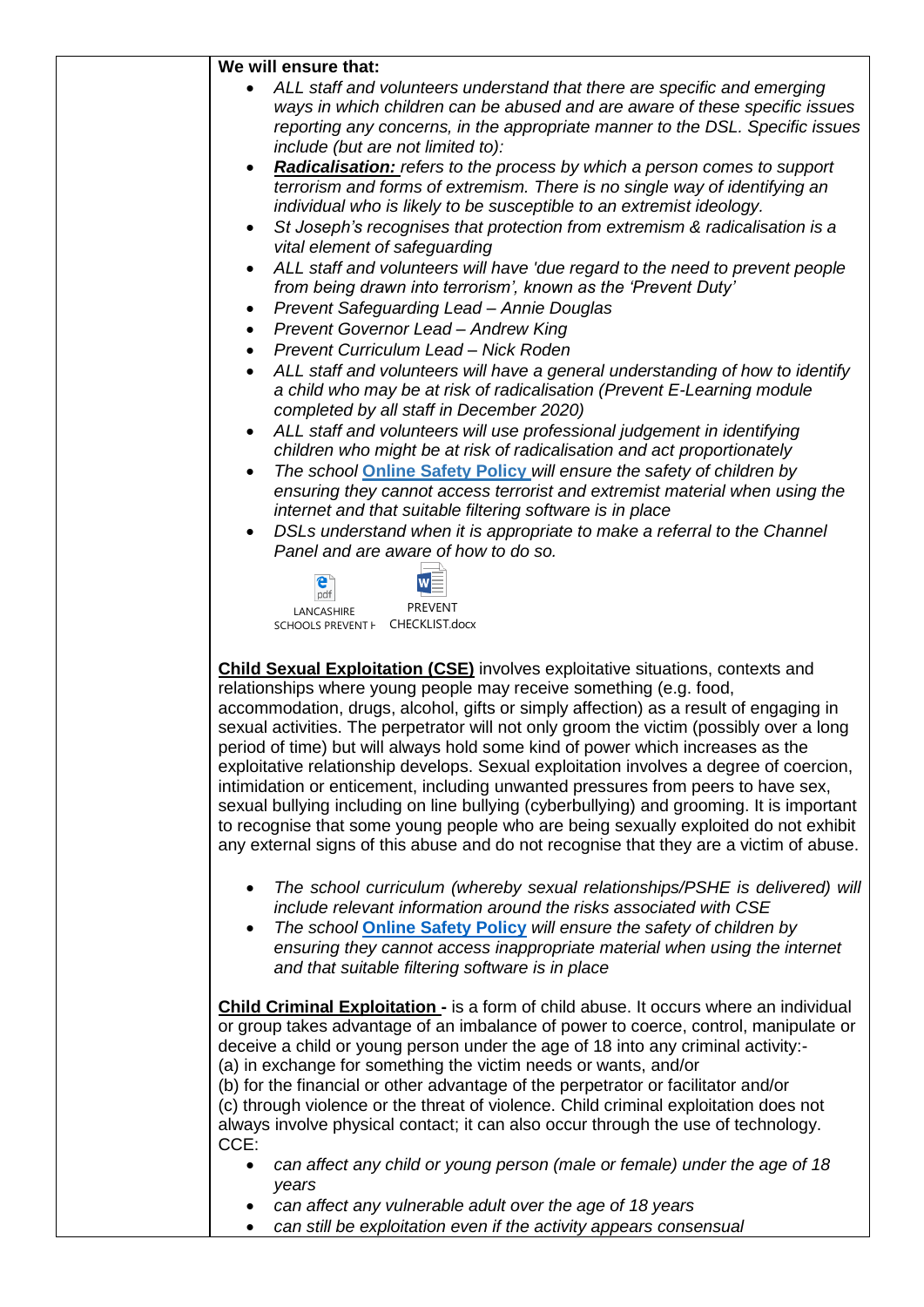| can involve force and/or enticement-based methods of compliance and is often<br>$\bullet$<br>accompanied by violence or threats of violence                                                                                                                                                                                                                                                                                                                                                                                                                                                                                                                                     |
|---------------------------------------------------------------------------------------------------------------------------------------------------------------------------------------------------------------------------------------------------------------------------------------------------------------------------------------------------------------------------------------------------------------------------------------------------------------------------------------------------------------------------------------------------------------------------------------------------------------------------------------------------------------------------------|
| can be perpetrated by individuals or groups, males or females, and young<br>$\bullet$<br>people or adults; and                                                                                                                                                                                                                                                                                                                                                                                                                                                                                                                                                                  |
| is typified by some form of power imbalance in favour of those perpetrating the<br>exploitation. Whilst age may the most obvious, this power imbalance can also<br>be due to a range of other factors including gender, cognitive ability, physical<br>strength, status, and access to economic or other resources.                                                                                                                                                                                                                                                                                                                                                             |
| Criminal exploitation of children can include County Lines. This is a geographically<br>widespread form of harm that is a typical feature of county lines criminal activity: drug<br>networks or gangs groom and exploit children and young people to carry drugs and<br>money from urban areas to suburban and rural areas, market and seaside towns or<br>move drugs from A to B. Key to identifying potential involvement in county lines are<br>missing episodes, when the victim may have been trafficked or the purpose of<br>transporting drugs and a referral to the National Referral Mechanism should be<br>considered in addition to normal safeguarding procedures. |
| Honour Based Abuse (HBA) Honour based abuse is a collection of practices used<br>to control behaviour within families in order to protect perceived cultural and religious<br>beliefs and/or honour. Violence or abuse can occur when perpetrators perceive<br>that a relative has shamed the family and/or community by breaking<br>their honour code.                                                                                                                                                                                                                                                                                                                         |
| Forced Marriage is one whereby one or both parties do not consent to marriage but<br>are forced to do so through violence, threats or any form of coercion. Schools play an<br>important role in safeguarding children from being forced to marry.                                                                                                                                                                                                                                                                                                                                                                                                                              |
| Female Genital Mutilation (FGM) is encompassed within the term Honour Based<br>Abuse:                                                                                                                                                                                                                                                                                                                                                                                                                                                                                                                                                                                           |
| ALL staff and volunteers are aware of the "one chance rule" and will report all<br>$\bullet$<br>cases of suspected Honour Based Abuse or FGM to the DSL immediately<br>FGM is illegal in the UK and a form of child abuse with long-lasting harmful<br>consequences                                                                                                                                                                                                                                                                                                                                                                                                             |
| ALL staff need to be alert to the possibility of when a female pupil may be at<br>risk of FGM or when it may have been conducted on them                                                                                                                                                                                                                                                                                                                                                                                                                                                                                                                                        |
| Whilst all staff should speak to the designated safeguarding lead (or<br>deputy) with regard to any concerns about female genital mutilation<br>(FGM), there is a specific legal duty on teachers. If a teacher, in the<br>course of their work in the profession, discovers that an act of FGM<br>appears to have been carried out on a girl under the age of 18 or there<br>are concerns this may be about to happen, the teacher must report this to                                                                                                                                                                                                                         |
| the police.<br>(FGM eLearning via National College completed by all staff in January<br>2021.                                                                                                                                                                                                                                                                                                                                                                                                                                                                                                                                                                                   |
| <b>Modern Slavery</b> the Modern Slavery Act 2015 places a new statutory duty on public<br>authorities, including schools, to notify the National Crime Agency (NCA) (section 52<br>of the Act) on observing signs or receiving intelligence relating to modern slavery. The<br>public authority (including schools) bears this obligation where it has 'reasonable<br>grounds to believe that a person may be a victim of slavery or human trafficking':                                                                                                                                                                                                                       |
| Staff must be aware of the above and contact the DSL should they suspect or<br>receive information that either parents or their children may be victims of<br>modern slavery. The DSL should then contact the NCA and follow their normal<br>safeguarding procedures.                                                                                                                                                                                                                                                                                                                                                                                                           |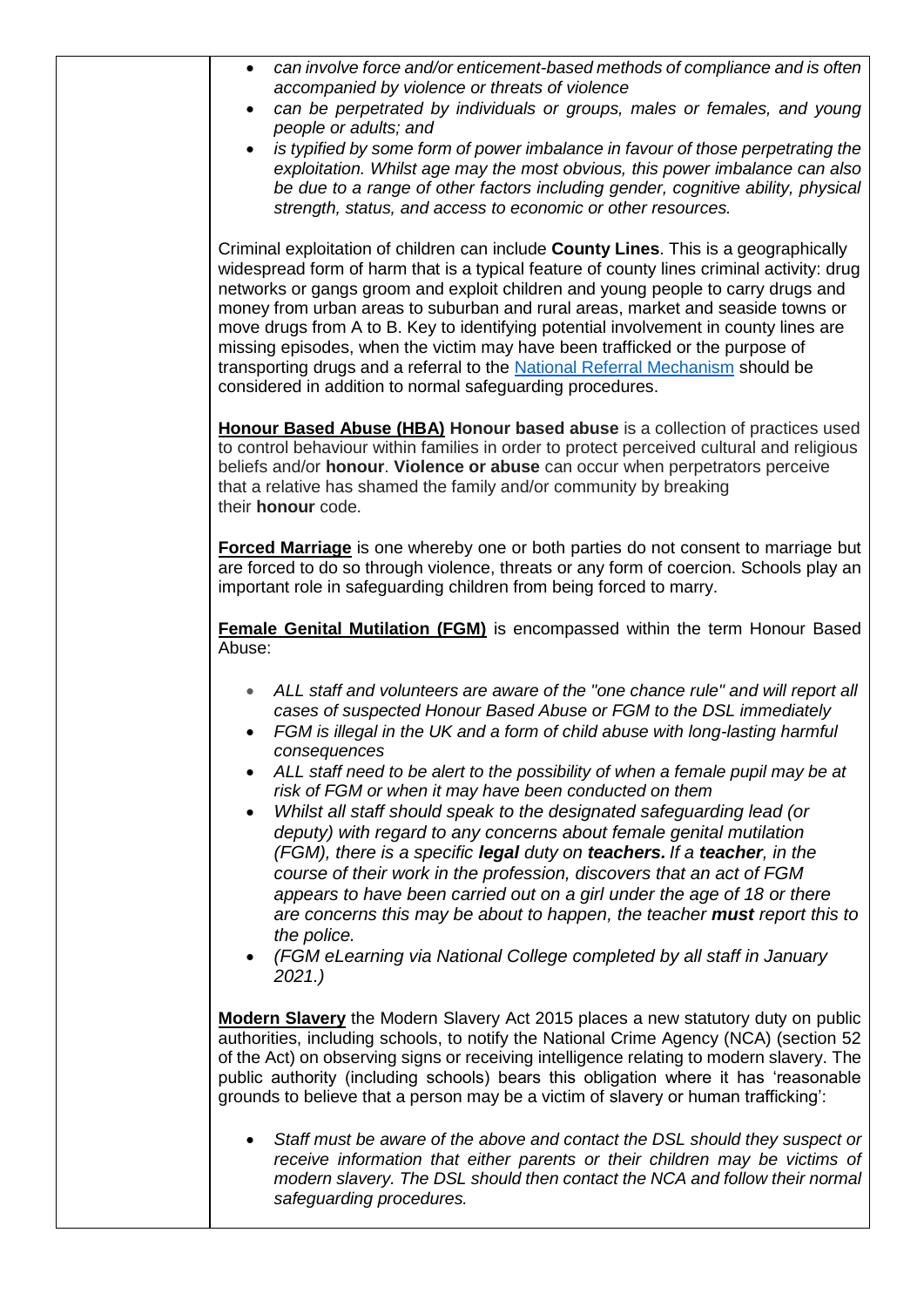| Peer on Peer Abuse (including sexual violence and harassment) occurs when a                                                                   |
|-----------------------------------------------------------------------------------------------------------------------------------------------|
| young person is exploited, bullied and / or harmed by their peers who are the same                                                            |
| or similar age; everyone directly involved in peer on peer abuse is under the age of                                                          |
| 18. Please see Peer on Peer abuse Pan Lancashire procedures.                                                                                  |
|                                                                                                                                               |
| St Joseph's will refer to specific guidance in Keeping Children Safe in Education Part                                                        |
| five: Child on Child Sexual Violence and Sexual Harassment.                                                                                   |
|                                                                                                                                               |
| This is most likely to include, but may not be limited to: bullying (including                                                                |
| cyberbullying); physical abuse such as hitting, kicking, shaking, biting, hair pulling, or                                                    |
| otherwise causing physical harm; sexual violence and sexual harassment; sexting                                                               |
| (also known as youth produced sexual imagery); and initiation/hazing type violence                                                            |
| and rituals. This will also include Upskirting. It typically involves taking a                                                                |
| photograph under a person's clothing without them knowing, with the intention of                                                              |
| viewing their genitals or buttocks for sexual gratification or causing humiliation,<br>distress or alarm.                                     |
|                                                                                                                                               |
| ALL staff and volunteers understand that children can abuse other children                                                                    |
| ALL staff and volunteers will inform the DSL of suspected peer abuse and<br>$\bullet$                                                         |
| record in line with schools recording policy                                                                                                  |
| Peer on peer abuse will be taken as seriously as any other form of abuse                                                                      |
| All staff understand that abuse is abuse and should never be tolerated or                                                                     |
| passed off as "banter", "just having a laugh" or "part of growing up"                                                                         |
| All staff will understand that pupils with SEND are more prone to peer group<br>$\bullet$                                                     |
| isolation and school will have extra pastoral support to address this.                                                                        |
| Physical abuse between peers will be managed under the school's                                                                               |
| <b>Behaviour Policy (please read)</b>                                                                                                         |
| Emotional abuse between peers will be managed under the school's <b>Anti-</b><br>$\bullet$                                                    |
| <b>Bullying Policy (please read)</b>                                                                                                          |
| Harmful sexual behaviour will be identified and managed using the <b>Brook</b><br>$\bullet$                                                   |
| Traffic Light Tool and with support and guidance from LCC Schools                                                                             |
| <b>Safeguarding Officers</b>                                                                                                                  |
| Sexting – (See specific guidance below in regards to Sexting)<br>In cases of suspected or actual peer on peer abuse a risk assessment will be |
| undertaken and appropriate and proportionate control measures put in place                                                                    |
| to manage and reduce risk.                                                                                                                    |
| DSLs understand that regarding peer on peer abuse, the victim and the                                                                         |
| perpetrator are likely to have unmet needs and require support and                                                                            |
| assessment to determine these                                                                                                                 |
| The DSL will assess on a case-by-case basis, supported by children's                                                                          |
| social care and the police if required to ensure the most appropriate                                                                         |
| response for the children / young people involved                                                                                             |
| The DSL will consider:                                                                                                                        |
| the wishes of the victim in terms of how they want to proceed                                                                                 |
| the nature of the alleged incident                                                                                                            |
| the ages of the children involved                                                                                                             |
| the development stages of the children involved                                                                                               |
| any power imbalance between the children                                                                                                      |
| is the incident a one-off or a sustained pattern of abuse                                                                                     |
| are there ongoing risks to the victim, other children, school or college staff                                                                |
| contextual safeguarding issues.                                                                                                               |
|                                                                                                                                               |
| Following a report of sexual violence, the designated safeguarding lead (or                                                                   |
| deputy) will make an immediate risk and needs assessment, considering:                                                                        |
| the victim                                                                                                                                    |
| the alleged perpetrator                                                                                                                       |
| all other children (and if appropriate adult students and staff).                                                                             |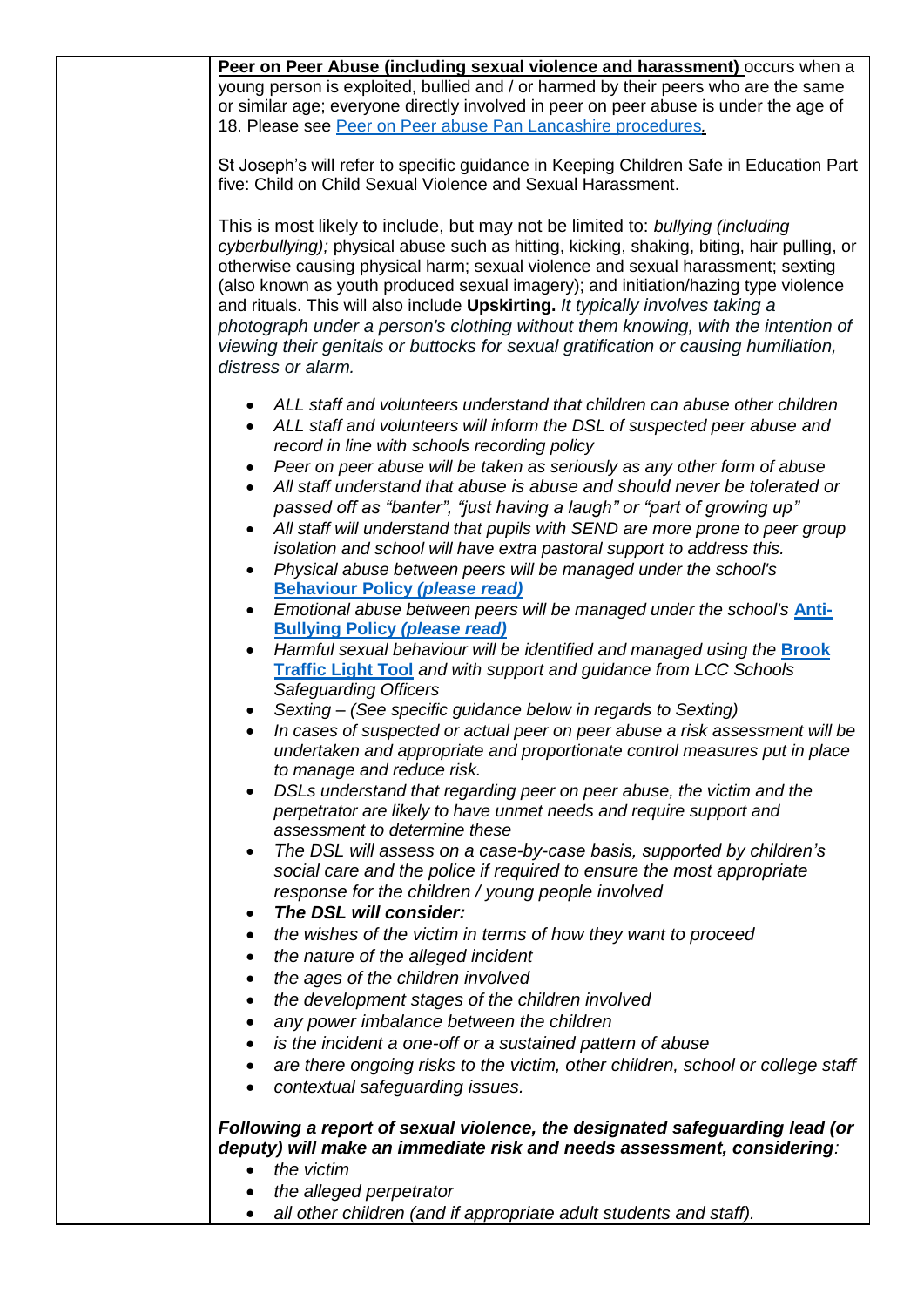| Risk assessments will be recorded and kept under review as a minimum<br>termly.                                                                                                                                                                                                                                                                                  |
|------------------------------------------------------------------------------------------------------------------------------------------------------------------------------------------------------------------------------------------------------------------------------------------------------------------------------------------------------------------|
| Examples of risk Assessments and Guidance below:                                                                                                                                                                                                                                                                                                                 |
|                                                                                                                                                                                                                                                                                                                                                                  |
| Lancashire Education<br>Lancashire Risk<br>Risk Management PlaManagement Plans                                                                                                                                                                                                                                                                                   |
| (Further detailed guidance on Child on Child Sexual Violence and Sexual<br>Harassment is found in Keeping Children Safe in Education 2020, part 5).                                                                                                                                                                                                              |
| <b>Domestic abuse</b> is any incident or pattern of incidents of controlling, coercive,<br>threatening behaviour, violence or abuse between those aged 16 and over who<br>are, or have been, intimate partners or family members regardless of gender or<br>sexuality. The abuse can encompass, but is not limited to:<br>Psychological<br>Physical<br>$\bullet$ |
| Sexual<br>Financial<br>Emotional                                                                                                                                                                                                                                                                                                                                 |
| Exposure to domestic abuse and / or violence can have a serious, long lasting<br>emotional and psychological impact on children. In some cases, a child may<br>blame themselves for the abuse or may have had to leave the family home as a<br>result.                                                                                                           |
| ALL staff and volunteers understand what domestic abuse is and the<br>potential impact upon children and how this might be displayed.<br>The DSLs will: -                                                                                                                                                                                                        |
| Ensure that the school has suitably trained Key Adult/s in order to fulfil its<br>obligations under Operation Encompass                                                                                                                                                                                                                                          |
| Ensure that the school's commitment to Operation Encompass is known<br>throughout the school community via the means of staff training, parental<br>letters, posters and the school website                                                                                                                                                                      |
| School will provide an overview of Operation Encompass with the names<br>of the Op Encompass leads and a link to the Op Encompass website<br>(https://www.operationencompass.org/) Operation Encompass leads at St<br>Joseph's Catholic Primary are Annie Douglas and Lorna Sherrard.                                                                            |
| <b>Children Missing from Education</b> can be a potential sign of abuse or neglect<br>including sexual exploitation, child criminal exploitation, undergoing female genital<br>mutilation, forced marriage or travelling to conflict zones.                                                                                                                      |
| ALL staff and volunteers follow school procedures when a child misses<br>٠<br>education particularly on repeat occasions to help identify the risk of abuse                                                                                                                                                                                                      |
| and neglect<br>The school Attendance Policy is up to date, reviewed annually and includes<br>$\bullet$<br>reference to CME and procedures followed in the case of children missing or<br>who have attendance concerns                                                                                                                                            |
| There is an admissions policy and an attendance register<br>$\bullet$                                                                                                                                                                                                                                                                                            |
| The Local Authority is informed of any pupil who fails to attend school regularly,<br>$\bullet$                                                                                                                                                                                                                                                                  |
| or has been absent without the schools permission for a continuous period of                                                                                                                                                                                                                                                                                     |
| 10 school days or more<br>Where reasonably possible schools and colleges should hold more than one                                                                                                                                                                                                                                                               |
| emergency contact number for their pupils and students.                                                                                                                                                                                                                                                                                                          |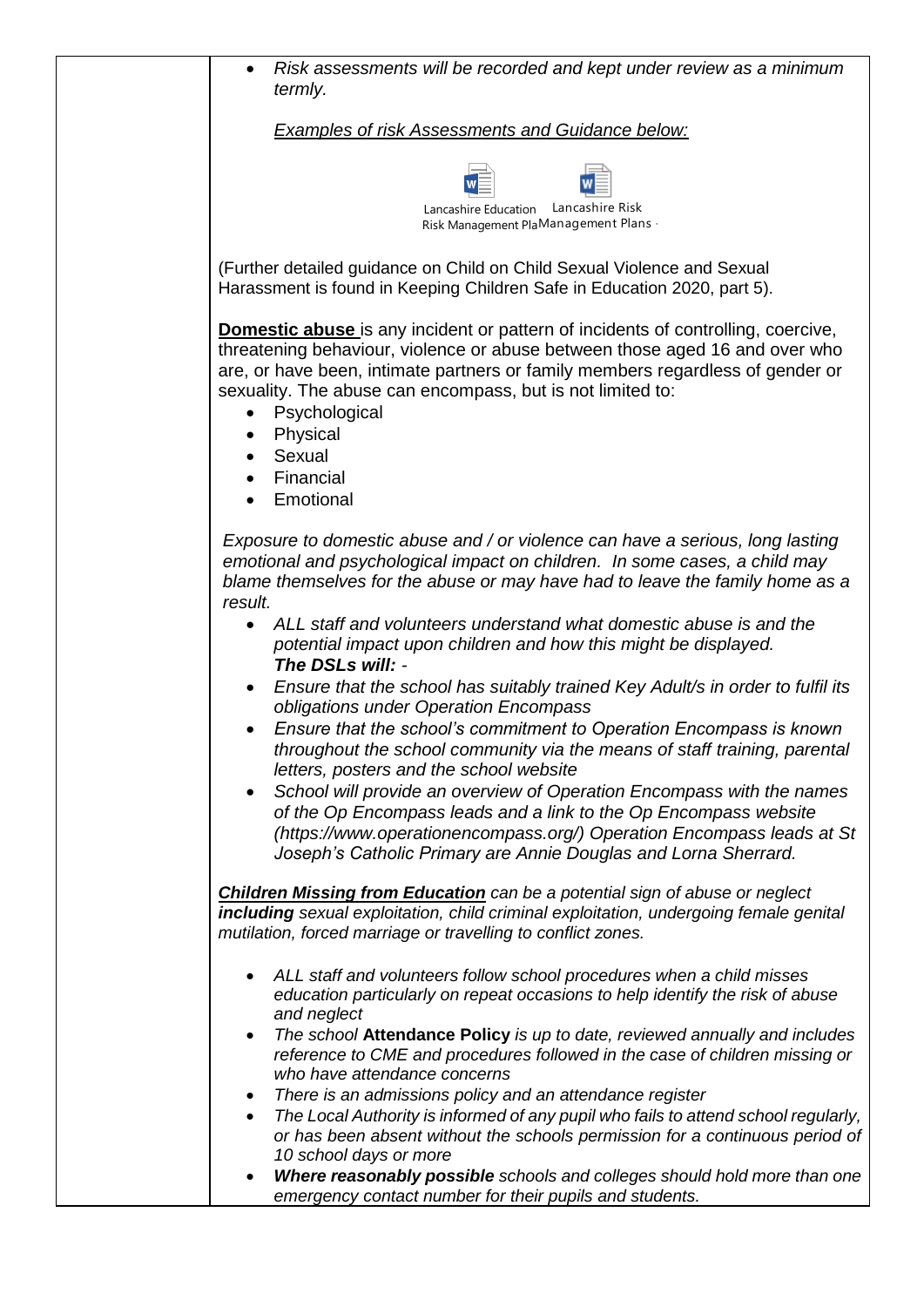|                      | ALL staff will be aware that children going missing from education can be a<br>$\bullet$<br>warning sign of safeguarding considerations.                                                                                                                                                                                                                                                                                                                                                                                                                                                                                                                                                                                                                                                                                                                                                                                                    |  |
|----------------------|---------------------------------------------------------------------------------------------------------------------------------------------------------------------------------------------------------------------------------------------------------------------------------------------------------------------------------------------------------------------------------------------------------------------------------------------------------------------------------------------------------------------------------------------------------------------------------------------------------------------------------------------------------------------------------------------------------------------------------------------------------------------------------------------------------------------------------------------------------------------------------------------------------------------------------------------|--|
|                      | <b>Sexting</b> is defined as the production and/or sharing of sexual photos and videos of<br>and by young people who are under the age of 18. (UKCCIS, 2016), It includes nude<br>or nearly nude images and/or sexual acts. It is also referred to as 'youth produced<br>sexual imagery'. 'Sexting' does not include the sharing of sexual photos and videos of<br>under-18 year olds with or by adults. This is a form of child sexual abuse and must be<br>referred to the police.                                                                                                                                                                                                                                                                                                                                                                                                                                                        |  |
|                      | School staff are aware of how to manage sexting incidents and must pass on<br>any incidents or concerns to the DSL<br>School staff are aware that they should never view, download or share the<br>$\bullet$<br>imagery, or ask a child to share or download - this is illegal<br>If staff have already viewed the imagery by accident (e.g. if a young person<br>$\bullet$<br>has showed it to them before they could ask them not to), report this to the DSL<br>Staff will not delete the imagery or ask the young person to delete it.<br>$\bullet$<br>Staff will not ask the young person(s) who are involved in the incident to<br>$\bullet$<br>disclose information regarding the imagery. This is the responsibility of the DSL<br>Staff will keep details of the incident confidential, reporting this to the DSL<br>$\bullet$<br>Staff are mindful not to do anything to blame or shame any young people<br>$\bullet$<br>involved |  |
|                      | The incident will be followed up by the DSL or Deputies and follow appropriate<br>$\bullet$<br>guidelines as set in (UKCCIS, 2016).<br>If the DSL/SLT must view the images, this should be discussed and done so<br>$\bullet$<br>in a private space and the reasoning behind this must be logged on the incident<br>report.                                                                                                                                                                                                                                                                                                                                                                                                                                                                                                                                                                                                                 |  |
|                      | Other vulnerable categories                                                                                                                                                                                                                                                                                                                                                                                                                                                                                                                                                                                                                                                                                                                                                                                                                                                                                                                 |  |
|                      | ALL staff will have read Annex A of Keeping Children Safe in Education and<br>be aware of specific forms of abuse and safeguarding issues and vulnerable<br>groups of children including;<br>Children in the Court system;<br>Children with family members in prison (Mia's story training undertaken, Nov<br>20)                                                                                                                                                                                                                                                                                                                                                                                                                                                                                                                                                                                                                           |  |
|                      | <b>Child Criminal Exploitation</b><br>Homelessness                                                                                                                                                                                                                                                                                                                                                                                                                                                                                                                                                                                                                                                                                                                                                                                                                                                                                          |  |
|                      | For all specific safeguarding issues, DSLs will seek advice from LCC Schools<br>Safeguarding Officers or MASH Education Officers and follow national and local<br>guidance.<br>https://panlancashirescb.proceduresonline.com/chapters/contents.html                                                                                                                                                                                                                                                                                                                                                                                                                                                                                                                                                                                                                                                                                         |  |
| <b>Online Safety</b> | St Joseph's Catholic Primary School is committed to keeping pupils safe                                                                                                                                                                                                                                                                                                                                                                                                                                                                                                                                                                                                                                                                                                                                                                                                                                                                     |  |
|                      | online. We therefore ensure that:<br>ALL staff and volunteers understand that children can be harmed online via<br>$\bullet$<br>hurtful and abusive messages, enticing children to engage in age<br>inappropriate conversations, sharing and production of indecent images or<br>encouraging risk taking behaviour<br>The school's <b>Online Safety Policy</b> details how we keep pupils safe when<br>$\bullet$<br>using the internet and mobile technology<br>Online bullying by pupils, via texts and emails, will be treated as seriously as<br>$\bullet$<br>any other type of bullying and will be managed through our <b>Anti-bullying/</b><br><b>Behaviour Policy</b> There is a clear and explicit procedure for dealing with<br>mobile phones that are brought into school by children.<br>DfE advice; Searching, Screening and Confiscation is followed where<br>$\bullet$                                                        |  |
|                      | there is a need to search a pupil for a mobile device                                                                                                                                                                                                                                                                                                                                                                                                                                                                                                                                                                                                                                                                                                                                                                                                                                                                                       |  |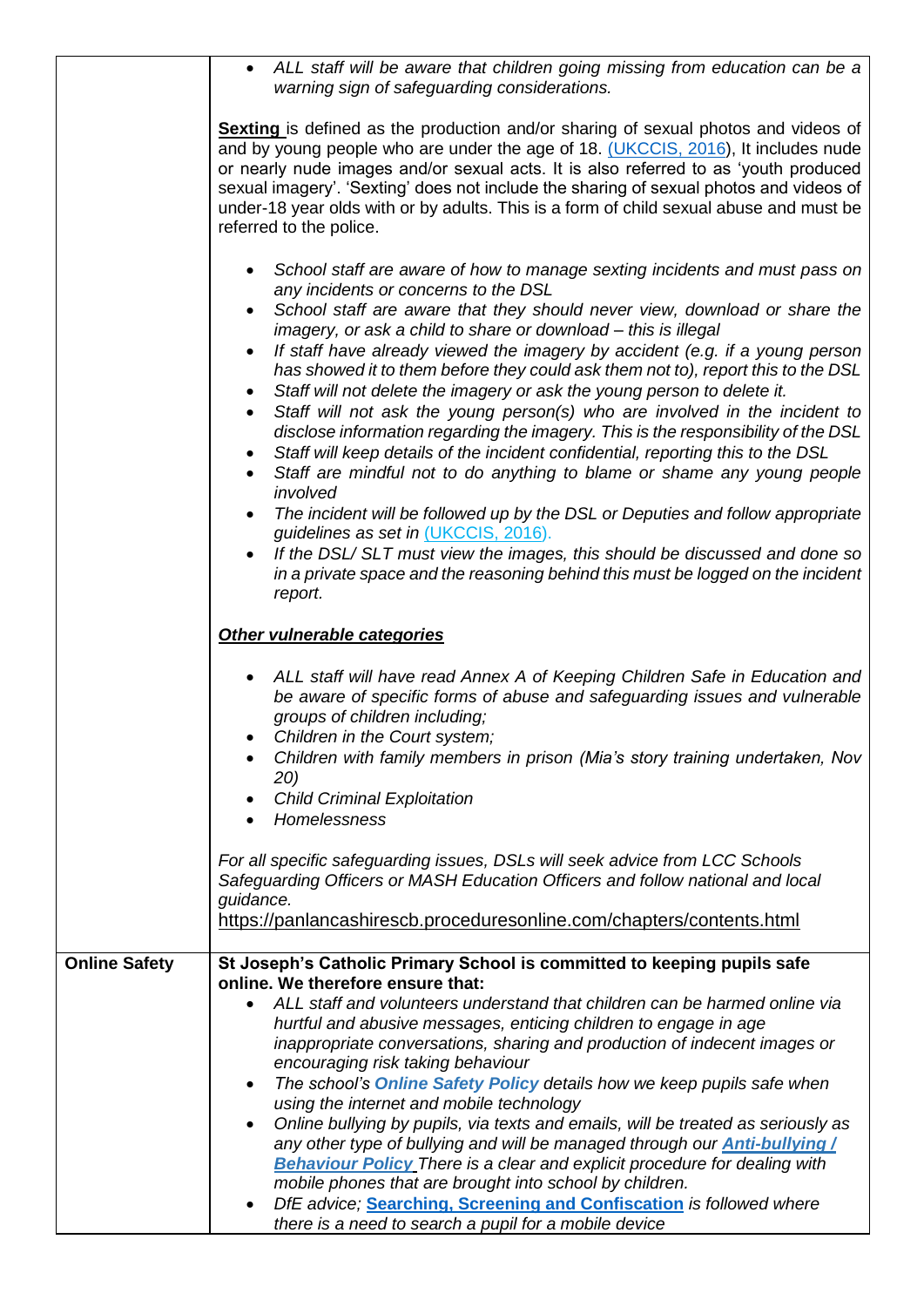|                       | When school become aware of an online safety issue that has occurred<br>$\bullet$<br>outside of school, it is managed in accordance with the school Online Safety<br>Policy                                                                                   |  |  |
|-----------------------|---------------------------------------------------------------------------------------------------------------------------------------------------------------------------------------------------------------------------------------------------------------|--|--|
|                       | The school has appropriate filters and monitoring systems in place regarding<br>$\bullet$<br>use of internet (3G and 4G) in school - these should be detailed in the Online<br>Safety Policy.                                                                 |  |  |
| <b>Record Keeping</b> | St Joseph's Catholic Primary School is committed to recording all matters<br>relating to the welfare of children in a relevant format. We therefore ensure<br>that:                                                                                           |  |  |
|                       | DSLs will create and maintaining accurate safeguarding records<br>$\bullet$                                                                                                                                                                                   |  |  |
|                       | There is an agreed format for reporting all matters relating to child wellbeing,<br>$\bullet$<br>from an early help requirement to a disclosure of abuse via CPOMS.                                                                                           |  |  |
|                       | ALL staff use the agreed format for passing on concerns                                                                                                                                                                                                       |  |  |
|                       | Concerns should be factual and evidence based<br>$\bullet$                                                                                                                                                                                                    |  |  |
|                       | Concerns should be recorded electronically using CPOMS with all relevant<br>$\bullet$<br>information formally included so that it can be used as evidence in a court of<br>law if necessary.                                                                  |  |  |
|                       | Concerns should be passed directly to the DSL<br>$\bullet$                                                                                                                                                                                                    |  |  |
|                       | ALL concern logs will be kept either in whole school safeguarding files or in<br>$\bullet$<br>an individual pupil safeguarding file or electronically via CPOMS.                                                                                              |  |  |
|                       | A pupil will have an individual safeguarding file when there has been a<br>$\bullet$<br>number of concerns, an offer of Early Help or the family is, or has been at<br>Level 2 or above on the Continuum of Need                                              |  |  |
|                       | DSLs will record all discussions, decisions and rationale behind decisions<br>$\bullet$<br>and sharing of information in the child's records                                                                                                                  |  |  |
|                       | DSLs will record evidence of child's wishes, professional challenge, offers of<br>early help and multi-agency working                                                                                                                                         |  |  |
|                       | When individual pupils are discussed during staff meetings, such as<br>supervision, staff updates or risk assessments etc. pupil information should<br>be anonymised or stored in a secure manner                                                             |  |  |
|                       | All safeguarding records will be stored securely, electronically, and accessed<br>via two factor authentication for DSLs.                                                                                                                                     |  |  |
|                       | Only DSLs and other named staff will have access to safeguarding records<br>A pupil's safeguarding file will be transferred, in its entirety, to the educational                                                                                              |  |  |
|                       | establishment where the child moves to, unless there is ongoing legal action<br>The safeguarding file will be sent securely to the DSL at the receiving school<br>$\bullet$                                                                                   |  |  |
|                       | A receipt will be obtained at time of transfer and the responsibility for the<br>safeguarding records will pass to the receiving school                                                                                                                       |  |  |
|                       | The educational establishment where the pupil attends at statutory school<br>$\bullet$<br>leaving age (18) will securely retain the safeguarding records until the child's<br>25 <sup>th</sup> birthday. Safeguarding records will then be destroyed securely |  |  |
|                       | School will seek advice from legal services and/or Schools Safeguarding<br>$\bullet$<br>Officers if any staff are unclear about any aspects of safeguarding record<br>keeping.                                                                                |  |  |
| <b>Safer</b>          |                                                                                                                                                                                                                                                               |  |  |
| <b>Recruitment</b>    | St Joseph's is committed to keeping pupils safe by ensuring that adults who<br>work or volunteer in school are safe to do so. We therefore ensure that:                                                                                                       |  |  |
|                       |                                                                                                                                                                                                                                                               |  |  |
|                       | <b>LCC Human Resources guidance</b> is adhered to, to ensure that there is a<br>strong reference and commitment to safeguarding during advertisement,<br>selection and recruitment of new staff                                                               |  |  |
|                       | Ensure that there are sufficient staff/Governors who have undertaken                                                                                                                                                                                          |  |  |
|                       | appropriate Safer Recruitment training in the last 5 years to enable at least                                                                                                                                                                                 |  |  |
|                       | one person on every recruitment panel to be appropriately trained. This is a<br>legal requirement.                                                                                                                                                            |  |  |
|                       | There are at least 2 people on each selection panel.<br>$\bullet$                                                                                                                                                                                             |  |  |
|                       | ALL staff will monitor the conduct of all adults who come into contact with                                                                                                                                                                                   |  |  |
|                       | children at school and report any concerns to the DSL, Headteacher or Chair<br>of Governors.                                                                                                                                                                  |  |  |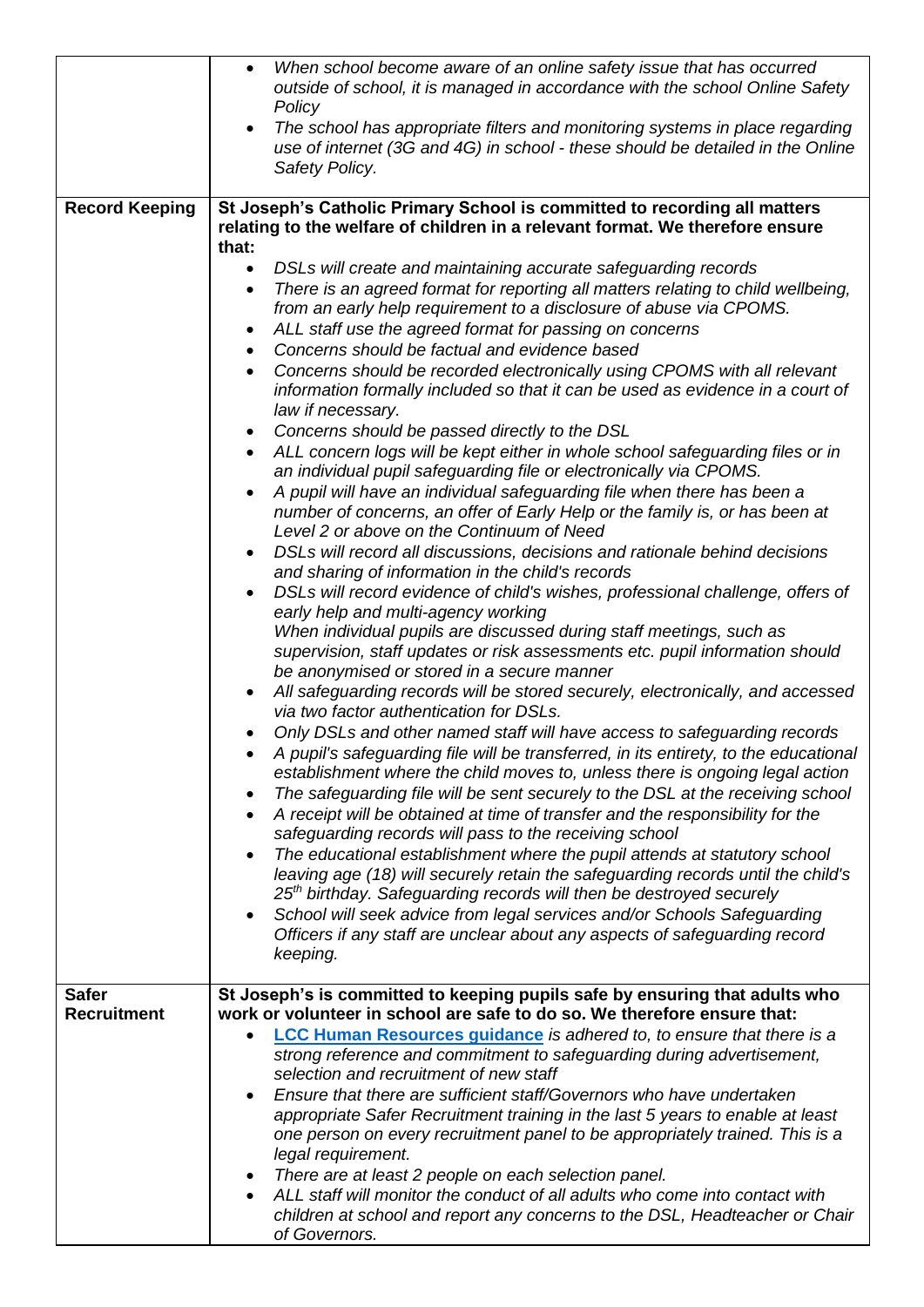|                 | Relevant, proportionate and lawful checks are undertaken on all adults who<br>$\bullet$                                                                     |  |
|-----------------|-------------------------------------------------------------------------------------------------------------------------------------------------------------|--|
|                 | regularly work at, or visit the school                                                                                                                      |  |
|                 | A Single Central Record is kept of checks that are undertaken on all adults                                                                                 |  |
|                 | who regularly work at, or visit the<br>The SCR is stored securely, as an electronic record, and only accessed by                                            |  |
|                 | designated staff and governors (L.Clarkson (SBM), A Douglas (HT), Mr A                                                                                      |  |
|                 | King (Safeguarding Governor).                                                                                                                               |  |
|                 | DSLs/HT/Safeguarding Governor/Chair of Governors should evidence regular<br>(at least termly) oversight/scrutiny of the SCR                                 |  |
|                 | Evidence of staff members identity, required qualifications and the right to                                                                                |  |
|                 | work in the UK will be kept in individual personnel files                                                                                                   |  |
|                 | Covering (umbrella) letters will be obtained from agencies and other                                                                                        |  |
|                 | employers that provide staff to work in school to confirm that appropriate<br>checks have been undertaken. Agencies will be requested to complete the       |  |
|                 | checklist found at Appendix Q of the R&S Guidance. (Copy here)                                                                                              |  |
|                 |                                                                                                                                                             |  |
|                 | Appendix Q -                                                                                                                                                |  |
|                 | Agency R&S checklis                                                                                                                                         |  |
|                 | Individual identity checks will be undertaken on those staff detailed above to                                                                              |  |
|                 | ensure they are employees of the named agency/employer                                                                                                      |  |
|                 | A transfer of control agreement will be used where other<br>agencies/organisations use school premises and are not operating under                          |  |
|                 | school's safeguarding policies and procedures                                                                                                               |  |
|                 | Adults who are involved in the management or provision of child care of                                                                                     |  |
|                 | children in Early Years, or in out of school provision for children up to 8 years                                                                           |  |
|                 | old, will make a declaration that they are not disqualified under the Child Care<br>Act 2006.                                                               |  |
|                 | With regard to Disqualification Under the Childcare Act we will adhere to                                                                                   |  |
|                 | <b>Guidance from Lancashire County Council Human Resources</b>                                                                                              |  |
|                 | This declaration will be renewed annually and evidenced using the LCC staff<br>declaration form April 2020. This form will be retained and stored securely. |  |
|                 |                                                                                                                                                             |  |
|                 | <b>ANNUAL STAFF</b><br>Staff declaration<br>Guidance and                                                                                                    |  |
|                 | CONFIRMATION FOIform April 2020.doc><br>FAQs.docx                                                                                                           |  |
|                 | When an issue is declared, advice will be sought from Ofsted about the need                                                                                 |  |
|                 | to apply for a waiver. If a waiver is necessary, a risk assessment will be<br>carried out and proportionate measures put in place until a waiver has been   |  |
|                 | issued or matters resolved. If it is not resolved, this must be reported:-                                                                                  |  |
|                 | disqualification@ofsted.gov.uk                                                                                                                              |  |
|                 | Advice will be sought from Human Resources, LADO and/or Schools                                                                                             |  |
|                 | Safeguarding Officers if any staff are unclear about any aspects of Safer                                                                                   |  |
|                 | Recruitment.                                                                                                                                                |  |
| <b>Managing</b> | There are clear policies in line with those from the CSAP (Children's                                                                                       |  |
| allegations     | Safeguarding Assurance Partnership) for dealing with allegations against                                                                                    |  |
| against staff   | people who work with children.                                                                                                                              |  |
|                 | Such policies make a clear distinction between an allegation, a concern about the                                                                           |  |
|                 | quality of care or practice or a complaint. An allegation may relate to a person who<br>works with children who has:                                        |  |
|                 |                                                                                                                                                             |  |
|                 | Behaved in a way that has harmed a child, or may have harmed a child;                                                                                       |  |
|                 | Possibly committed a criminal offence against or related to a child; or.                                                                                    |  |
|                 | Behaved towards a child or children in a way that indicates they may pose a                                                                                 |  |
|                 | risk of harm to children.                                                                                                                                   |  |
|                 | behaved or may have behaved in a way that indicates they may not be                                                                                         |  |
|                 | suitable to work with children.                                                                                                                             |  |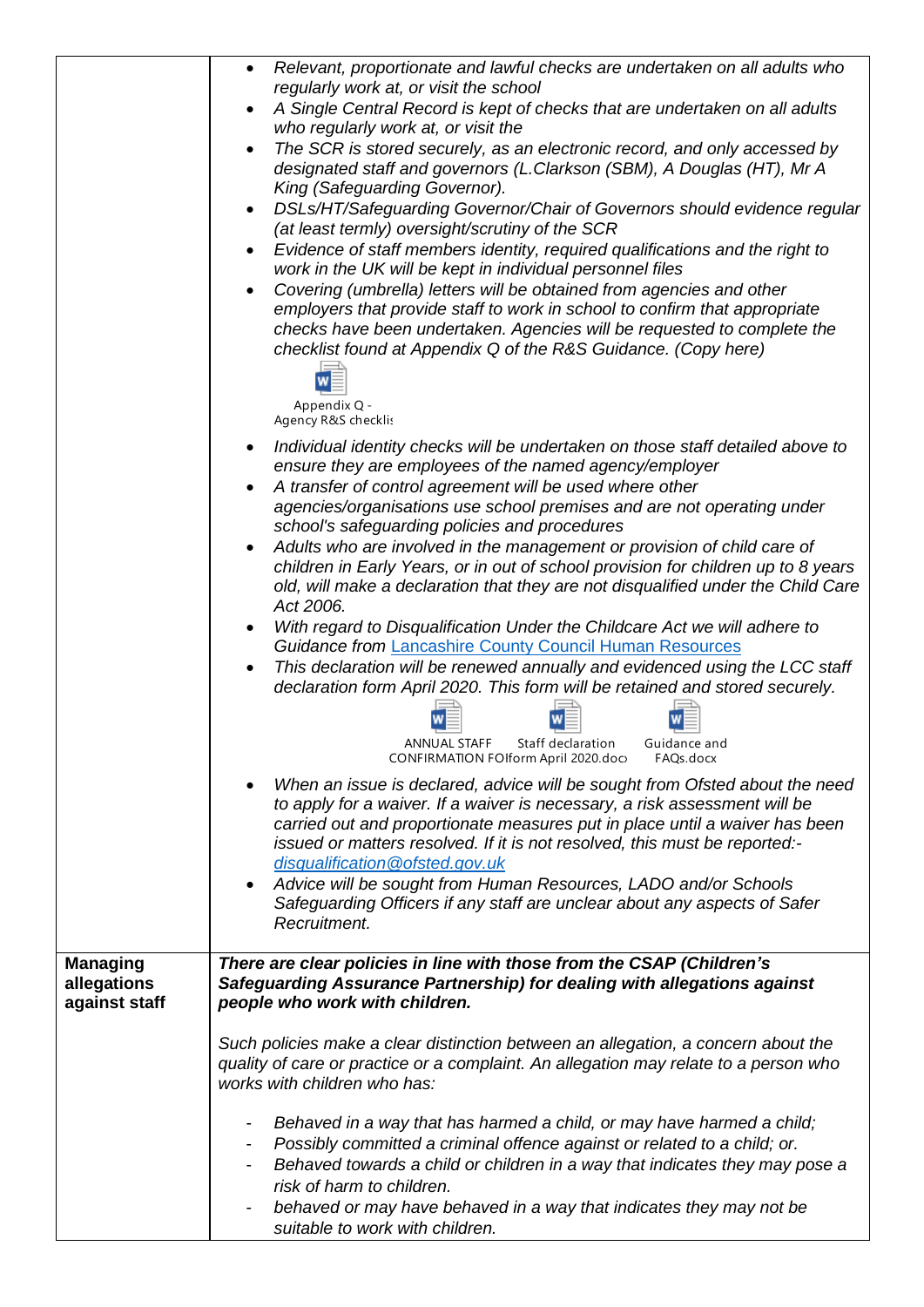|                 | Further information, LADO information and flowchart of how allegations are<br>managed:                                                                                                                                                                                                                                                |  |
|-----------------|---------------------------------------------------------------------------------------------------------------------------------------------------------------------------------------------------------------------------------------------------------------------------------------------------------------------------------------|--|
|                 |                                                                                                                                                                                                                                                                                                                                       |  |
|                 | LADO Details and<br>2020 LADO<br>Managing Allegatio Allegations Notificat                                                                                                                                                                                                                                                             |  |
|                 | All staff at St Joseph's Catholic Primary School are aware of these procedures<br>and aware of the following expectations and protocol:                                                                                                                                                                                               |  |
|                 | ALL staff and volunteers are aware that they must refer allegations or<br>concerns around staff (including supply staff) conduct to the Headteacher<br>ALL staff and volunteers are aware of the requirement to, and process of<br>$\bullet$<br>referring allegations or concerns around the Headteacher to the nominated<br>Governor |  |
|                 | The Headteacher and/or Chair of Governors will discuss the allegation with<br>the Local Authority Designated Officer (LADO)                                                                                                                                                                                                           |  |
|                 | CSAP procedures for dealing with allegations against staff will be followed<br>$\bullet$<br>http://panlancashirescb.proceduresonline.com/chapters/p_allegations.html                                                                                                                                                                  |  |
|                 | ALL staff and volunteers remember that the welfare of the child is paramount<br>and that they have a duty to inform DSL/HT if any adult's conduct gives<br>cause for concern                                                                                                                                                          |  |
|                 | All concerns of poor practice or possible child abuse by staff and volunteers<br>should be reported to the DSL/HT.                                                                                                                                                                                                                    |  |
|                 | ALL staff are aware of the school's Whistle Blowing Policy which enables<br>staff to raise concerns or allegations in confidence and for a sensitive enquiry<br>to take place                                                                                                                                                         |  |
|                 | Staff are fully aware of Guidance for Safer Working Practice and Staff Code<br>of conduct/Staff Handbook and are aware of professional expectations of<br>their own behaviour and conduct.                                                                                                                                            |  |
| <b>Visitors</b> | St Joseph's Catholic Primary School is committed to keeping pupils safe by<br>ensuring that visitors to school do not pose a risk to children at our school.<br>We therefore ensure that:                                                                                                                                             |  |
|                 | Visitors to school sign in using the electronic record system and wear<br>identification sticker to indicate they have done so                                                                                                                                                                                                        |  |
|                 | ALL staff and children, where appropriate, will challenge visitors to school<br>$\bullet$<br>who are not wearing correct identification                                                                                                                                                                                               |  |
|                 | Visitors sign out and remove/hand in their identification when they leave the<br>$\bullet$<br>school                                                                                                                                                                                                                                  |  |
|                 | Visitors are made aware of who to speak to if they are worried about a child<br>during their visit by the Headteacher/DSL.                                                                                                                                                                                                            |  |
|                 | Visitors are accompanied during their visit, when children are present, unless<br>$\bullet$<br>they have undergone relevant checks and these are accepted and verified by<br>DSL or Headteacher.                                                                                                                                      |  |
|                 | Visitors will behave in a way that is compliant with the school's code of<br>$\bullet$<br>conduct                                                                                                                                                                                                                                     |  |
|                 | Visitors will not use mobile phones or other similar electronic devices during<br>their visit unless agreed by the Headteacher or DSL.                                                                                                                                                                                                |  |
|                 | Visitors will not initiate contact or conversations with pupils unless this is<br>$\bullet$<br>relevant and appropriate to the reason for their visit<br>When there are several visitors to the school at the same time (such as for an<br>$\bullet$                                                                                  |  |
|                 | assembly etc.) there will be adequate staff supervision of children and<br>visitors. A risk assessment will be undertaken if deemed necessary or<br>appropriate                                                                                                                                                                       |  |
|                 | When visitors are undertaking activities with children, content of the activity<br>٠<br>will be agreed with the Headteacher or DSL, prior to the visit.                                                                                                                                                                               |  |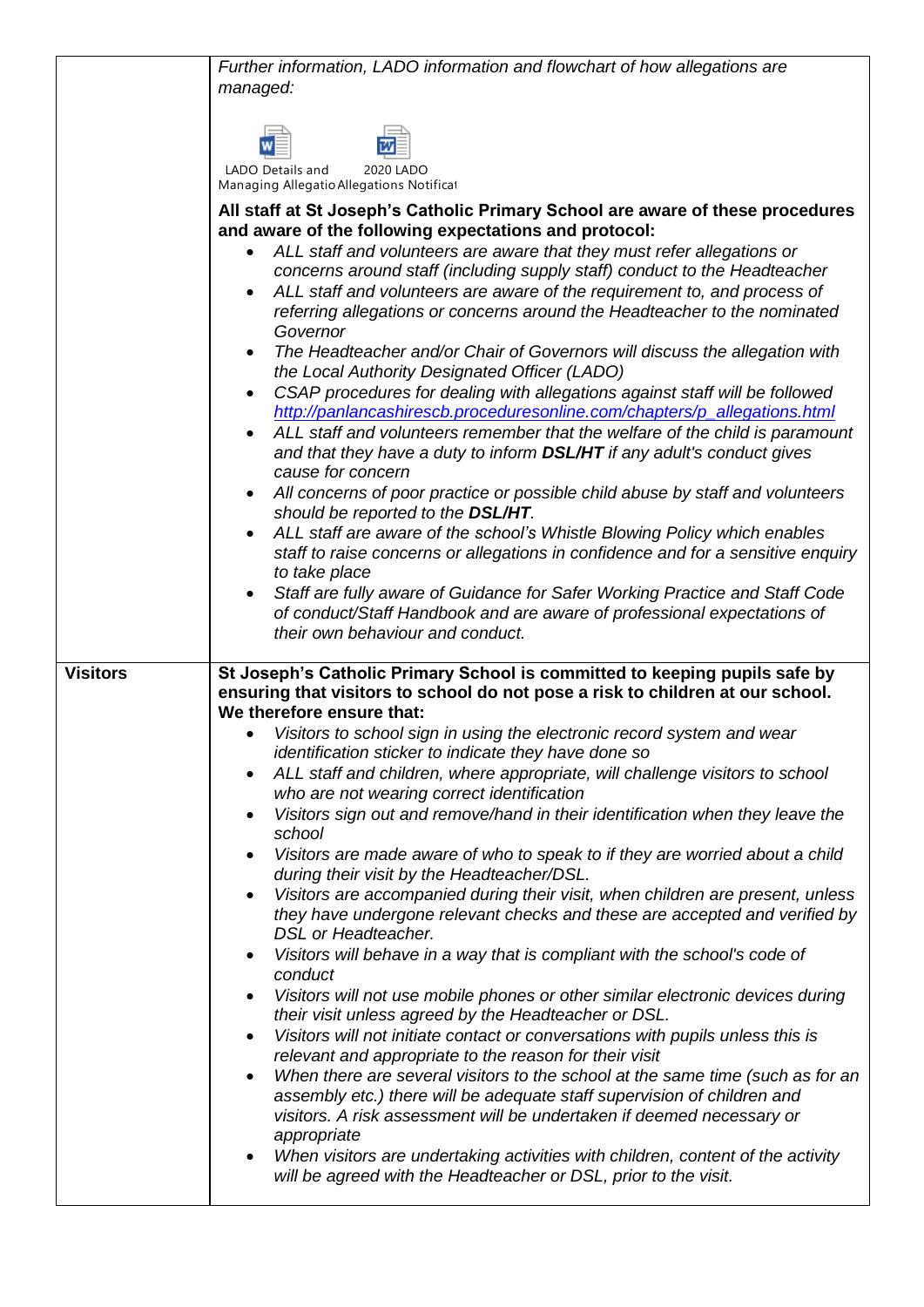| <b>Cameras, Mobile</b>         | (This section is legally applicable to all early years' settings) (The Early Years                                                                                                                                                                                                                                 |                                                                                                                                                    |  |
|--------------------------------|--------------------------------------------------------------------------------------------------------------------------------------------------------------------------------------------------------------------------------------------------------------------------------------------------------------------|----------------------------------------------------------------------------------------------------------------------------------------------------|--|
| <b>Phones and</b>              | <b>Foundation Stage, EYFS 2017)</b>                                                                                                                                                                                                                                                                                |                                                                                                                                                    |  |
| <b>Devices</b>                 |                                                                                                                                                                                                                                                                                                                    |                                                                                                                                                    |  |
|                                | St Joseph's Catholic Primary School is committed to keeping pupils safe by                                                                                                                                                                                                                                         |                                                                                                                                                    |  |
|                                | ensuring that electronic devices such as cameras, phones and tablets are                                                                                                                                                                                                                                           |                                                                                                                                                    |  |
|                                | used in an appropriate manner. School will therefore ensure that:<br>parental consent is obtained to take and use photographs and/or videos of                                                                                                                                                                     |                                                                                                                                                    |  |
|                                | children                                                                                                                                                                                                                                                                                                           |                                                                                                                                                    |  |
|                                |                                                                                                                                                                                                                                                                                                                    |                                                                                                                                                    |  |
|                                | parental consent is obtained for photographs to be taken by the media for use<br>in relation to promoting or publishing the school                                                                                                                                                                                 |                                                                                                                                                    |  |
|                                |                                                                                                                                                                                                                                                                                                                    | separate parental consent is obtained if any other agency requests to take                                                                         |  |
|                                | photographs of any child                                                                                                                                                                                                                                                                                           |                                                                                                                                                    |  |
|                                | the discretion of the Headteacher                                                                                                                                                                                                                                                                                  | parental consent will be valid for 5 years but may be sought more regularly at                                                                     |  |
|                                | $\bullet$                                                                                                                                                                                                                                                                                                          | images will be uploaded to, and stored in a secure place for a relevant                                                                            |  |
|                                | appropriate                                                                                                                                                                                                                                                                                                        | amount of time, this may be for longer than the child is at school if                                                                              |  |
|                                |                                                                                                                                                                                                                                                                                                                    | photographs and videos of children are only taken to provide evidence of                                                                           |  |
|                                | purposes                                                                                                                                                                                                                                                                                                           | their achievements for developmental records or for other school related                                                                           |  |
|                                | staff, visitors, volunteers and students do not use their own mobile phones to                                                                                                                                                                                                                                     |                                                                                                                                                    |  |
|                                | take or record any images of children<br>$\bullet$                                                                                                                                                                                                                                                                 | the school's digital camera/s or memory cards must not leave the school                                                                            |  |
|                                |                                                                                                                                                                                                                                                                                                                    | setting unless this is agreed by the Headteacher for official school business                                                                      |  |
|                                | $\bullet$                                                                                                                                                                                                                                                                                                          | photos are printed/uploaded in the setting by staff and once done images are                                                                       |  |
|                                | t immediately removed from the cameras memory<br>parents are reminded frequently of the risks associated with posting images<br>$\bullet$<br>of children to social media<br>parents are reminded frequently that they are not permitted to distribute or<br>post images that contain children other than their own |                                                                                                                                                    |  |
|                                |                                                                                                                                                                                                                                                                                                                    |                                                                                                                                                    |  |
|                                |                                                                                                                                                                                                                                                                                                                    |                                                                                                                                                    |  |
|                                |                                                                                                                                                                                                                                                                                                                    | staff, volunteers and visitors will not use mobile phones in toilet or changing                                                                    |  |
|                                | areas                                                                                                                                                                                                                                                                                                              |                                                                                                                                                    |  |
|                                | $\bullet$                                                                                                                                                                                                                                                                                                          | The Code of Conduct and/or Acceptable Use/Staff Handbook will outline<br>when and where staff, volunteers and visitors can use their mobile phones |  |
|                                |                                                                                                                                                                                                                                                                                                                    | ALL staff, volunteers and visitors will adhere to the above policies and failure                                                                   |  |
|                                | Governing Body                                                                                                                                                                                                                                                                                                     | to do so will be addressed appropriately by the Headteacher and/or the                                                                             |  |
|                                |                                                                                                                                                                                                                                                                                                                    | Pupils' use of mobile phones and other devices will be managed under the                                                                           |  |
|                                |                                                                                                                                                                                                                                                                                                                    | school's Home-School Agreement/Acceptable Use/Behaviour                                                                                            |  |
|                                | <b>Policy/Online Safety Policy.</b>                                                                                                                                                                                                                                                                                |                                                                                                                                                    |  |
|                                |                                                                                                                                                                                                                                                                                                                    | DFE Advice; Searching, Screening and Confiscation is followed where                                                                                |  |
|                                |                                                                                                                                                                                                                                                                                                                    | there is a need to search a pupil for a mobile device.                                                                                             |  |
| <b>Key Personnel</b>           | <b>Designated Safeguarding</b>                                                                                                                                                                                                                                                                                     |                                                                                                                                                    |  |
| and Training<br><b>Details</b> | Lead (DSL)                                                                                                                                                                                                                                                                                                         | <b>Annie Douglas</b>                                                                                                                               |  |
|                                |                                                                                                                                                                                                                                                                                                                    |                                                                                                                                                    |  |
|                                | Date DSL Training Attended                                                                                                                                                                                                                                                                                         | 10th December 2020                                                                                                                                 |  |
|                                |                                                                                                                                                                                                                                                                                                                    |                                                                                                                                                    |  |
|                                | <b>Back-up/Deputy DSL(s)</b>                                                                                                                                                                                                                                                                                       |                                                                                                                                                    |  |
|                                |                                                                                                                                                                                                                                                                                                                    | <b>Bernadette Murphy</b>                                                                                                                           |  |
|                                | Date DSL Training Attended                                                                                                                                                                                                                                                                                         |                                                                                                                                                    |  |
|                                |                                                                                                                                                                                                                                                                                                                    | 5 <sup>th</sup> November 2020                                                                                                                      |  |
|                                | <b>Prevent Lead</b>                                                                                                                                                                                                                                                                                                |                                                                                                                                                    |  |
|                                |                                                                                                                                                                                                                                                                                                                    | <b>Annie Douglas</b>                                                                                                                               |  |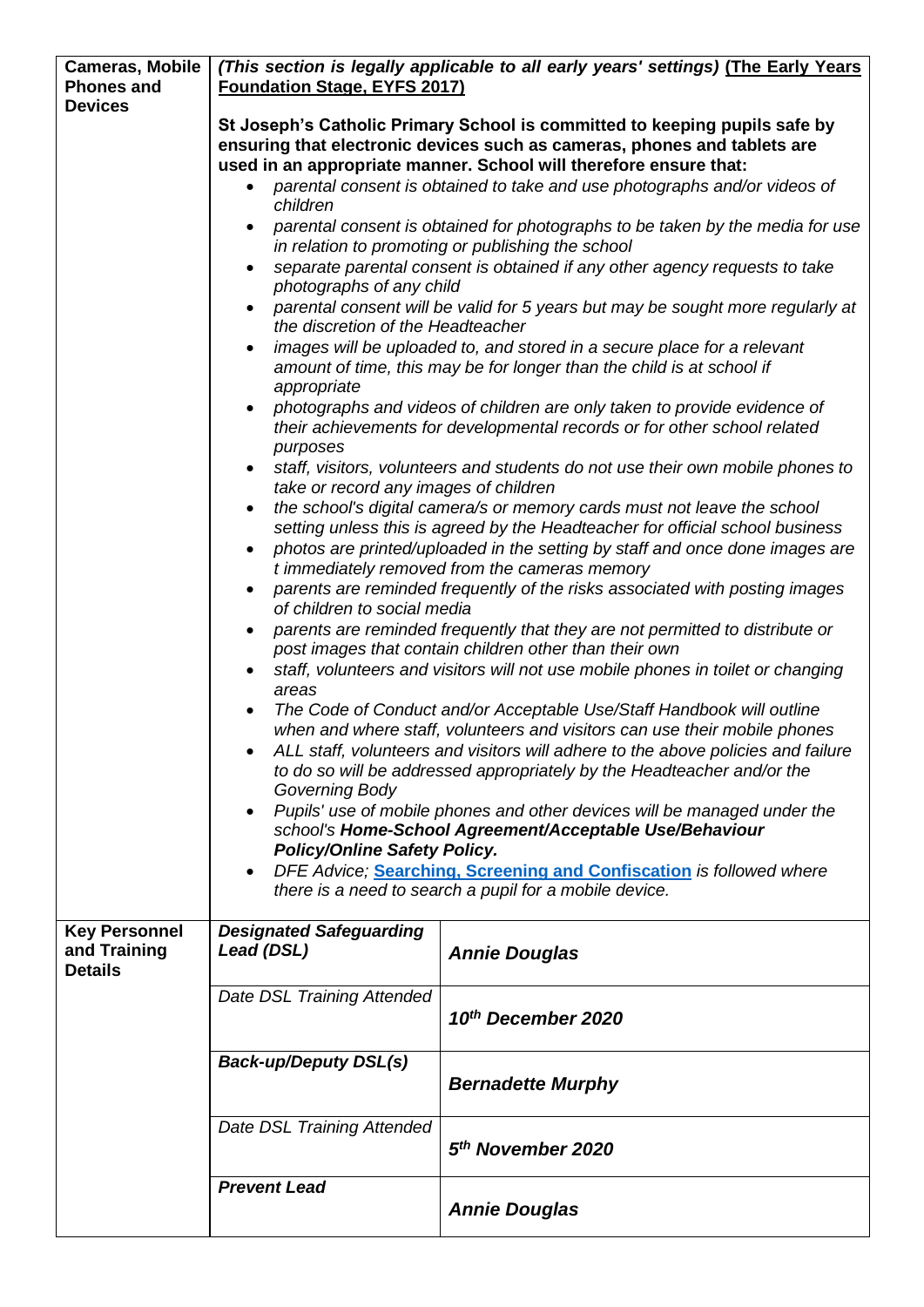|                        | Date Prevent training                                                      |                                                                                                                                                                                                                                                                                                                                                                             |
|------------------------|----------------------------------------------------------------------------|-----------------------------------------------------------------------------------------------------------------------------------------------------------------------------------------------------------------------------------------------------------------------------------------------------------------------------------------------------------------------------|
|                        | attended                                                                   | 1st February 2021                                                                                                                                                                                                                                                                                                                                                           |
|                        | <b>Headteacher</b>                                                         | <b>Annie Douglas</b>                                                                                                                                                                                                                                                                                                                                                        |
|                        | Date safeguarding training<br>attended (state type of<br>training)         | DSL (10/12/20)                                                                                                                                                                                                                                                                                                                                                              |
|                        | <b>Chair of Governors</b>                                                  | <b>Andrew Vose</b>                                                                                                                                                                                                                                                                                                                                                          |
|                        | Date safeguarding training<br>attended (state type of<br>training)         | <b>Safeguarding Level 1&amp;2</b><br><b>Prevent Duty</b><br>19th November 2020                                                                                                                                                                                                                                                                                              |
|                        | <b>Safeguarding Governor</b>                                               | <b>Andrew King</b>                                                                                                                                                                                                                                                                                                                                                          |
|                        | Date safeguarding training<br>attended (state type of<br>training)         | <b>Child Protection &amp; Safeguarding Awareness</b><br>14th October 2020                                                                                                                                                                                                                                                                                                   |
| <b>Useful Contacts</b> | <b>LCC Schools</b><br><b>Safeguarding Officer</b>                          | Victoria Wallace 01772 531196<br>school.safeguarding@lancashire.gov.uk                                                                                                                                                                                                                                                                                                      |
|                        | <b>LADO - (Local Authority</b><br><b>Designated Officer</b>                | Tim Booth / Shane Penn / Donna Green 01772 536694<br>LADO.admin@lancashire.gov.uk                                                                                                                                                                                                                                                                                           |
|                        | <b>MASH Education Officers</b>                                             | Jenny Ashton 01772 531643<br>jennifer.ashton@lancashire.gov.uk<br>Matt Chipchase 01254 220989<br>matt.chipchase@lancashire.gov.uk                                                                                                                                                                                                                                           |
|                        | <b>Children and Family</b><br><b>Wellbeing Service</b><br>CON <sub>2</sub> | The Children and Family Wellbeing Service (CFW)<br>offers support to children, young people age 0-19+yrs<br>(0 - 25yrs for SEND) and their families across<br>Lancashire.                                                                                                                                                                                                   |
|                        |                                                                            | Any agency can request access to this <b>support</b> for a<br>family or individual child by making a Request for<br>Support. Please note that a CAF (Early Help<br>Assessment) should be in place.                                                                                                                                                                          |
|                        | <b>Lancashire Children's</b><br><b>Social Care / MASH</b><br>CON 3 and 4   | Anyone can raise a concern about the safety and<br>welfare of a child by calling 0300 123 6720 (or<br>between 5.00pm - 8.00am on 0300 123 6722.)*                                                                                                                                                                                                                           |
|                        |                                                                            | Before you make contact with MASH you need to<br>consider if the child or young person's needs can be<br>met by services from within your own agency, or by<br>other professionals already involved with the family,<br>including consideration to initiating a CAF (Early Help<br>Assessment)                                                                              |
|                        |                                                                            | Where possible, share information with consent, and<br>where possible, respect the wishes of those who do<br>not consent to having their information shared. Under<br>the GDPR and Data Protection Act 2018 you may<br>share information without consent if, in your<br>judgement, there is a lawful basis to do so, such as<br>where safety may be at risk. 7 golden rules |